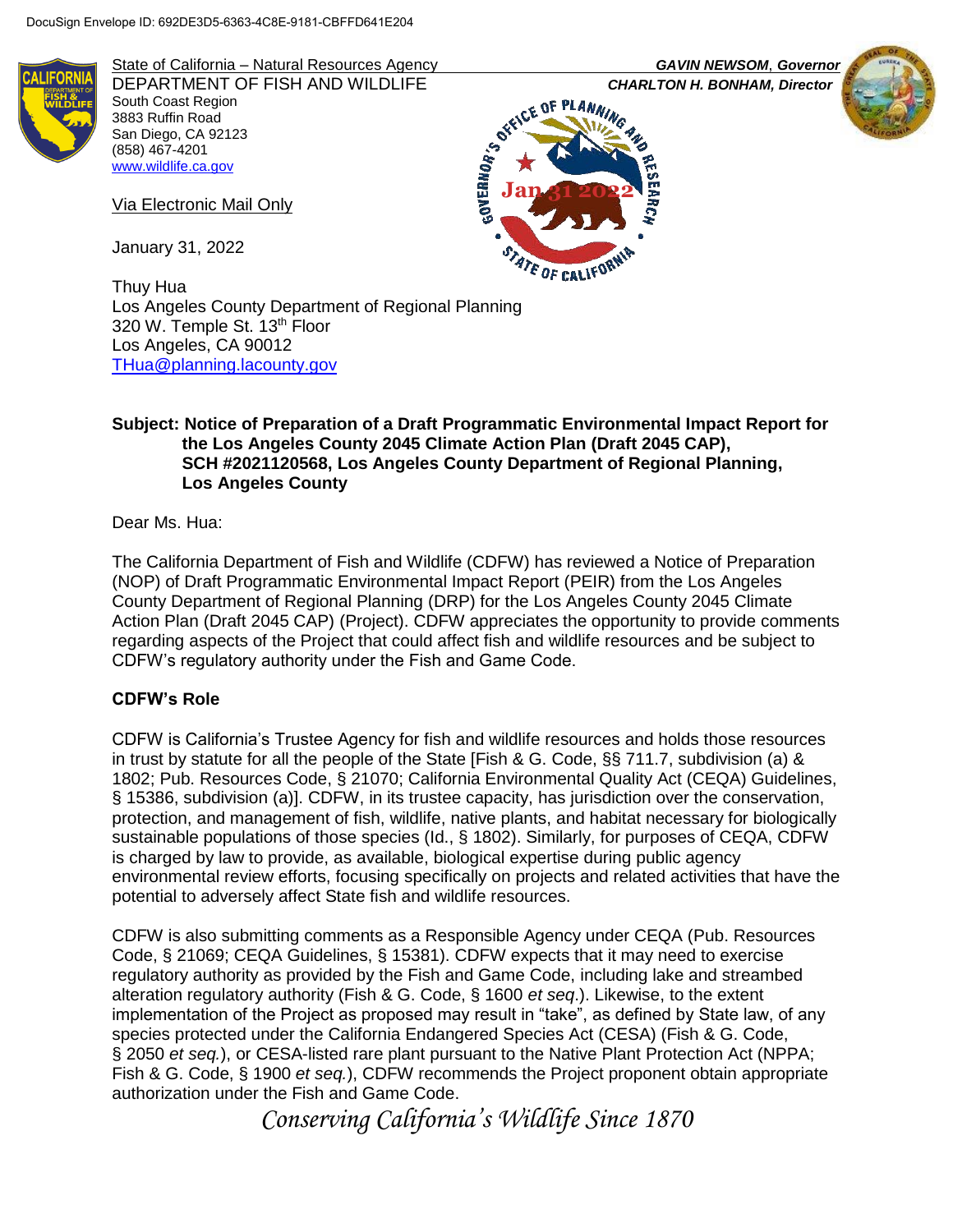Thuy Hua Los Angeles County Department of Regional Planning January 31, 2022 Page 2 of 18

# **Project Description and Summary**

**Objective:** The Project proposes a General Plan Amendment to replace the Los Angeles County (County) Community Climate Action Plan with the Draft 2045 CAP. The Draft 2045 CAP would be a policy document intended to reduce unincorporated County-wide greenhouse gas (GHG) emissions. The Draft 2045 CAP would demonstrate how local actions can support goals to reduce GHG emissions and ensure that the County's reduction of GHG emissions aligns with State goals to reduce GHG emissions and the Our County Sustainability Plan.

The Draft 2045 CAP would be modeled with the land use assumptions, policies and implementation programs found within the General Plan (including the current  $6<sup>th</sup>$  Cycle 2021-2029 Housing Element), as well as within other County projects and programs. The Draft 2045 CAP would include an updated GHG emissions inventory for 2018; new emissions forecasts for 2030, 2035, and 2045; new GHG emissions targets for 2030, 2035, and 2045; a revised suite of GHG reduction strategies, measures, and actions; a technical modeling appendix to explain the Draft 2045 CAP's GHG reduction estimates; a consideration of environmental justice and equity concerns; and a new development review consistency checklist to allow projects to streamline CEQA compliance by using the Draft 2045 CAP (CEQA Guidelines, § 15183.5). The Draft 2045 CAP is anticipated to include approximately 26 recommended GHG reduction measures. The recommended GHG reduction measures are to be organized under five main categories and 11 strategies listed below.

1) Climate Leadership

- Strategy 1: Lead by example towards carbon neutrality

- 2) Transportation
	- Strategy 2: Increase densities and diversity of destinations with an emphasis near transit
	- Strategy 3: Reduce single-occupancy vehicle trips
	- Strategy 4: Institutionalize low-carbon transportation
- 3) Building Energy & Water
	- Strategy 5: Decarbonize buildings and energy use
	- Strategy 6: Increase generation and resilience of renewable energy
	- Strategy 7: Improve efficiency of building energy use
	- Strategy 8: Promote water conservation
- 4) Waste
	- Strategy 9: Reduce and divert waste
- 5) Agriculture, Forestry, and Other Land Use
	- Strategy 10: Conserve Forests and Working Lands
	- Strategy 11: Promote Carbon Sequestration and Sustainable Agriculture

Individual projects implementing Draft 2045 CAP measures are anticipated to be located primarily within the urban environments and on disturbed areas with existing infrastructure. These include a majority of the Draft 2045 CAP measures promoting transportation option, institutionalizing low-carbon transportation, promoting water conservation, and increasing renewable energy. However, some of the Draft 2045 CAP measures would promote implementation projects including transit routes, electric vehicle chargers, water recycling systems, solar energy generation facilities, and waste management facilities. Depending on the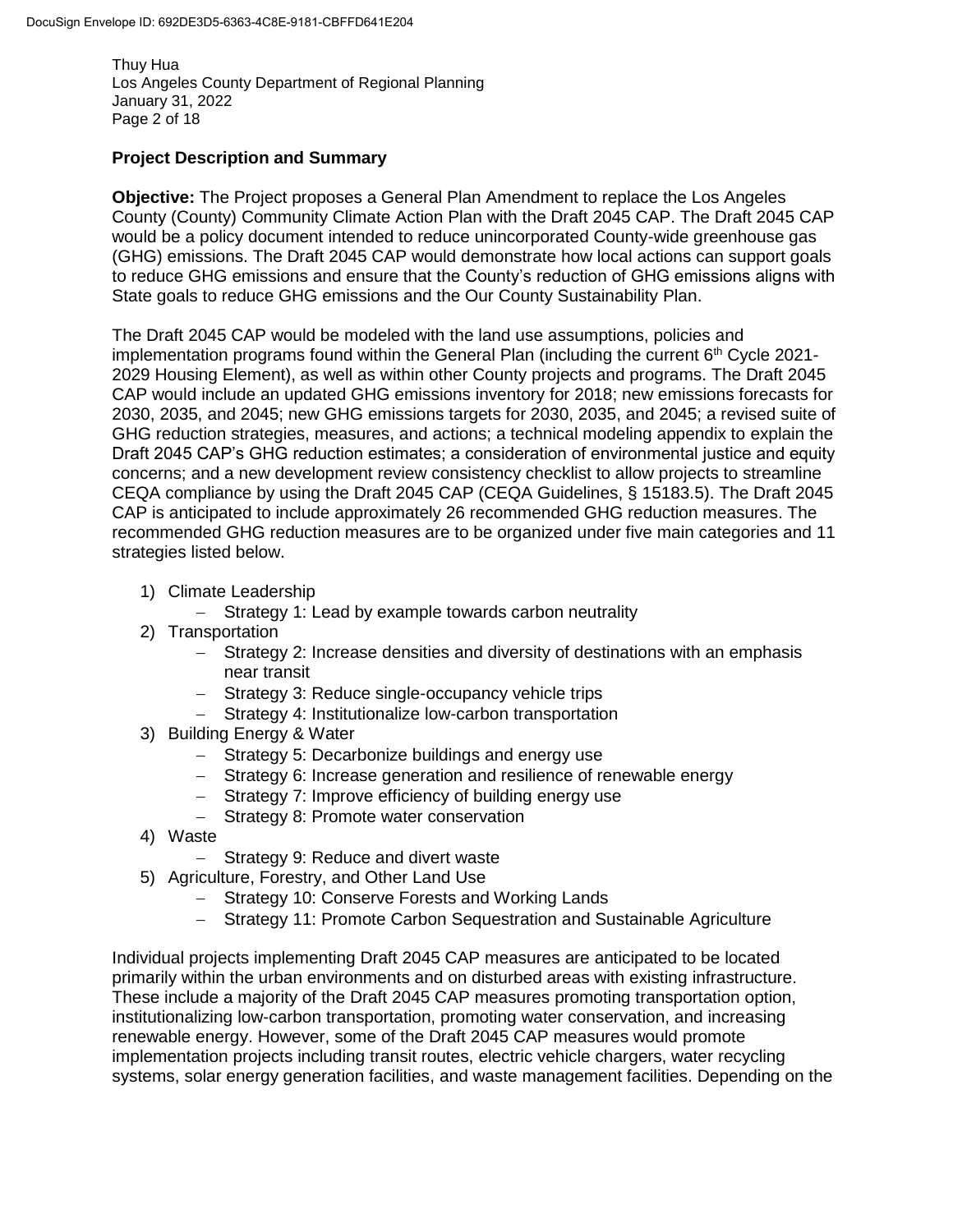Thuy Hua Los Angeles County Department of Regional Planning January 31, 2022 Page 3 of 18

location of the implementing projects, construction could result in impacts on biological resources.

**Location:** Implementation of the Project would occur throughout unincorporated Los Angeles County in all General Plan, Community Plan, Area Plan, and zoning designations.

#### **Comments and Recommendations**

CDFW offers the comments and recommendations below to assist DRP in adequately identifying, avoiding, and/or mitigating the Project's significant, or potentially significant, direct, and indirect impacts on fish and wildlife (biological) resources. The PEIR should provide adequate and complete disclosure of the Project's potential impacts on biological resources [Pub. Resources Code, § 21061; CEQA Guidelines, §§ 15003(i), 15151]. CDFW looks forward to commenting on the PEIR when it is available.

## **Specific Comments**

- 1) Biological Resources Assessment for Individual Projects. CDFW recommends the PEIR include a requirement where projects implementing Draft 2045 CAP measures provide a biological resources assessment (see General Comment #3). A biological resources assessment should include a discussion of a project's potential impact on biological resources including, but not limited to, biological resources discussed in Comments #2 through 9 below. Based on the results of the biological resources assessment, a qualified biologist should prepare species- and site-specific measures to avoid, minimize, and/or mitigate for a project's potentially significant impacts on biological resources.
- 2) Biological Resources in the Antelope Valley. The Project could potentially result in installation of new solar energy generation facilities on County-owned land. Siting, construction, decommissioning, and operational activities associated with solar array installations, as well as transmission facilities, result in loss of native vegetation and habitat for wildlife (ICF 2019). CDFW is concerned that new solar energy generation facilities installed in the Antelope Valley region could result in significant habitat loss and impact special status, rare, and sensitive species of plants and wildlife, including (but not limited to) the following: Swainson's hawk (*Buteo swainsonii*), Mohave ground squirrel (*Xerospermophilus mohavensis*), desert tortoise (*Gopherus agassizii*)*,* burrowing owl (*Athene cunicularia) western* Joshua tree (*Yucca brevifolia*), and alkali mariposa lily (*Calochortus striatus*).
	- a) Analysis and Disclosure. As part of the PEIR's evaluation of the Project's impact on biological resources, CDFW recommends the PEIR provide a focused discussion on the Project's potential impact on biological resources in the Antelope Valley. At a minimum, the PEIR should discuss the Project's impact on focal species identified on Table 2-2 in the CDFW-approved final [Antelope Valley Regional Conservation Investment Strategy](https://wildlife.ca.gov/Conservation/Planning/Regional-Conservation/Documents) (AVRCIS) (ICF 2019). The PEIR should also discuss the Project's impact on other conservation elements identified in the AVRCIS, which includes habitat connectivity, farmlands, rangelands, and natural communities.
	- b) Mitigation. CDFW recommends the PEIR include measures that require individual projects to mitigate for impacts on special status, rare, and sensitive species of plants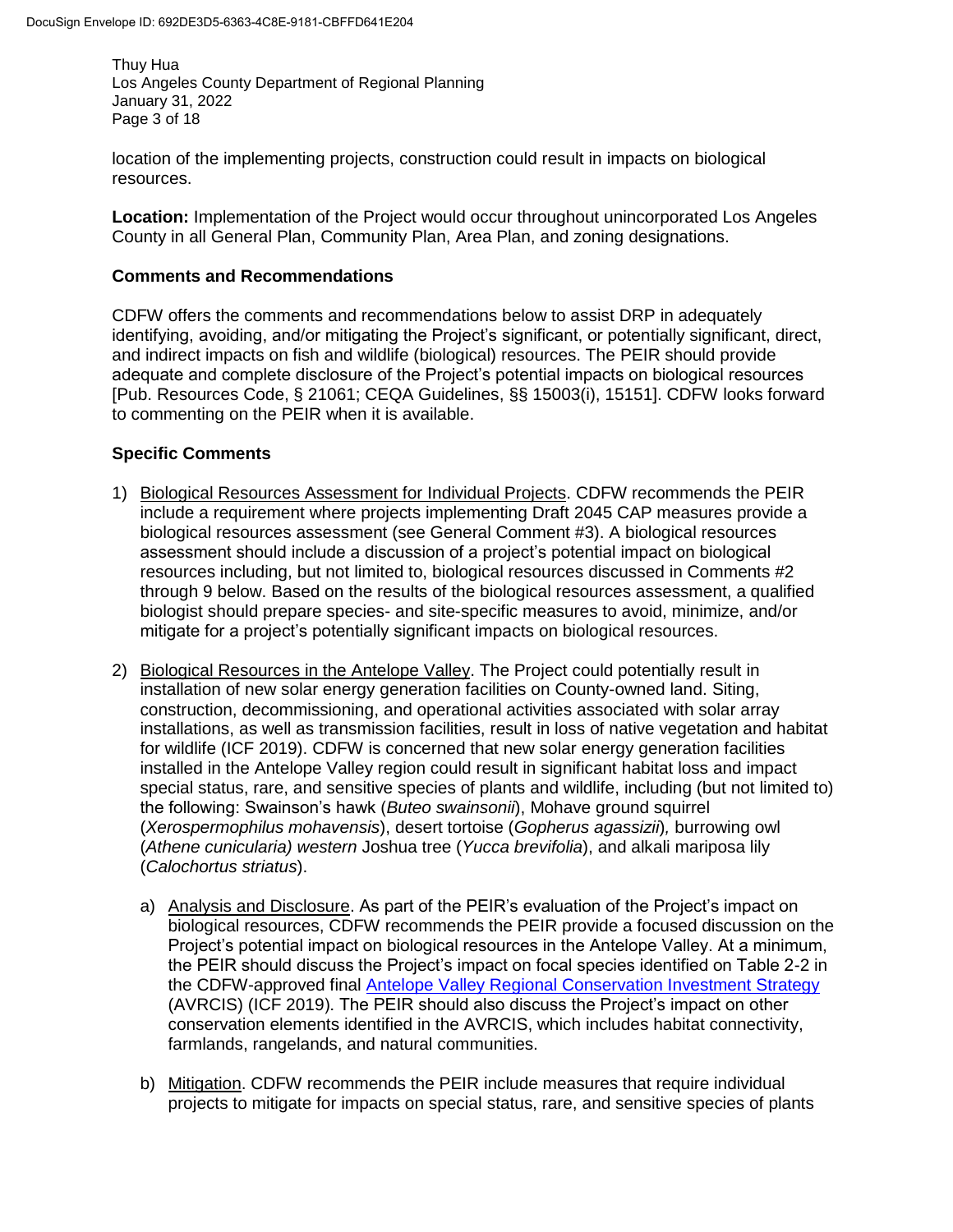Thuy Hua Los Angeles County Department of Regional Planning January 31, 2022 Page 4 of 18

> and wildlife and natural communities in the AVRCIS area. Mitigation measures should be consistent with conservation strategies identified in the AVRCIS. If the DRP proposes inlieu fees or a form of mitigation payment as mitigation, the PEIR should thoroughly discuss why DRP's proposal is adequate to mitigate for impacts to these biological resources. At a minimum, the PEIR should discuss the following: 1) how the fee/fund is designed to (and will) mitigate the effects at issue at a level meaningful for purposes of CEQA; 2) why the fee/fund is appropriate for mitigating the cumulative loss of habitat; 3) why the fee/fund is sufficient to purchase land or credits at a mitigation bank; 4) where land may be acquired or where credits may be purchased; 5) when fee/fund would occur/be used; and, 6) why the fee/fund would be adequate such that no impacts would occur/no net loss of habitat. Adequate disclosure is necessary to identify the nexus between the mitigation proposed and the impacts that may occur and allow CDFW to review and provide comments on the adequacy of the mitigation proposed.

- 3) Wildlife Corridors. The Project area may overlap with wildlife corridors and linkages identified in the **South Coast Missing Linkages Project** (SCW 2021). Some of these corridors such as the San Gabriel Castaic corridor have experienced some connectivity loss or is threatened due to development and transportation projects. Development including installation of solar energy generation facilities potentially proposed by the Project, especially on undeveloped County-owned land, could introduce new/additional barriers to dispersal and constrain wildlife corridors and pinch points leading to severed migration.
	- a) Analysis and Disclosure: The PEIR should discuss the Project's potential impact and cumulative impact on wildlife corridors. The PEIR should discuss impacts from the standpoint of the following: 1) introducing new/additional barriers to dispersal; 2) constraining wildlife corridors and pinch points leading to severed migration; 3) habitat loss, fragmentation, and encroachment; and 4) increased human presence, noise, and lighting.
	- b) Avoidance. The PEIR should include a measure whereby individual projects should first avoid impacts wildlife corridors through planning efforts to locate projects outside of wildlife corridors.
	- c) Mitigation. If avoidance is not feasible, CDFW recommends the PEIR include measures that require individual projects to provide compensatory mitigation for impacts on wildlife corridors. If the DRP proposes in-lieu fees or a form of mitigation payment as mitigation, the PEIR should thoroughly discuss why DRP's proposal is adequate to mitigate for impacts to these biological resources (see Comment #2b).
- 4) Impact on Mountain Lion (*Puma concolor*). Mountain lion occurs in the Project area. Installation of solar energy generation facilities potentially proposed by the Project, especially on undeveloped County-owned land, could impact mountain lion through habitat loss and fragmentation, as well as introduce new/additional barriers to mountain lion dispersal.
	- a) Protection Status: The mountain lion is a specially protected mammal in the State (Fish and G. Code, § 4800). In addition, on April 21, 2020, the California Fish and Game Commission accepted a petition to list the Southern California/Central Coast Evolutionary Significant Unit of mountain lion as threatened under CESA (CDFW 2020).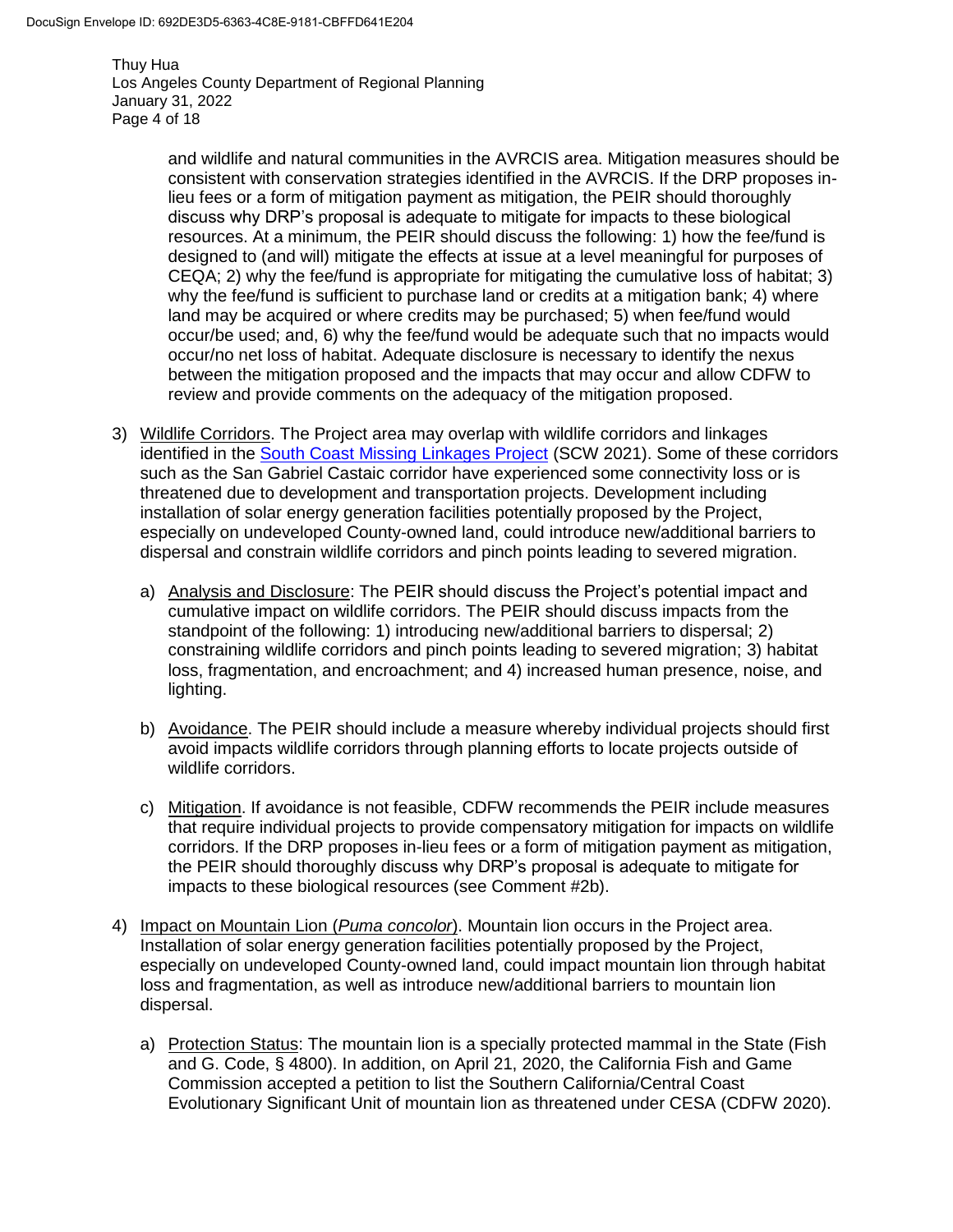Thuy Hua Los Angeles County Department of Regional Planning January 31, 2022 Page 5 of 18

> As a CESA candidate species, the mountain lion in southern California is granted full protection of a threatened species under CESA.

- b) Analysis and Disclosure. The PEIR should discuss the Project's potential impact on mountain lion. The PEIR should discuss impacts from the standpoint of the following: 1) introducing new/additional barriers to dispersal; 2) constraining wildlife corridors and pinch points leading to severed migration; 3) habitat loss, fragmentation, and encroachment; and 4) increased human presence, noise, and lighting.
- c) Individual Project-Level Impact Assessment. CDFW recommends the PEIR include a measure that requires individual projects to evaluate impacts on mountain lion. Individual project-level evaluations should be supported by an analysis on mountain lion movement, territory size, and habitat use within and surrounding the project vicinity. CDFW recommends using wildlife cameras to aid in identification of areas that may be important to mountain lion movement.
- d) Avoidance and Mitigation. CDFW recommends avoidance and mitigation consistent with Comment #3b and 3c.
- e) Use of Rodenticides. CDFW recommends DRP prohibit all subsequent projects implementing Draft 2045 CAP measures from using any second generation anticoagulant rodenticides. Second generation anticoagulant rodenticides are known to have harmful effects on the ecosystem and wildlife. [Assembly Bill 1788](https://leginfo.legislature.ca.gov/faces/billTextClient.xhtml?bill_id=201920200AB1788) prohibits the use of any second generation anticoagulant rodenticides because second generation anticoagulant rodenticides have a higher toxicity and are more dangerous to nontarget wildlife such as mountain lions, bobcats, foxes, and coyotes (California Legislative Information 2020).
- f) CESA. CDFW considers adverse impacts to a species protected by CESA to be significant without mitigation under CEQA. As to CESA, take of any endangered, threatened, candidate species, or CESA-listed plant species that results from a project is prohibited, except as authorized by State law (Fish & G. Code, §§ 2080, 2085; Cal. Code Regs., tit. 14, §786.9). Consequently, if a project and any project-related activity during the life of a project will result in take of a species designated as endangered or threatened, or a candidate for listing under CESA, CDFW recommends that the project proponent seek appropriate take authorization under CESA prior to implementing the project. Appropriate authorization from CDFW may include an Incidental Take Permit (ITP) or a Consistency Determination in certain circumstances, among other options [Fish & Game Code, §§ 2080.1, 2081, subds. (b) and (c)]. Early consultation is encouraged, as significant modification to the project and mitigation measures may be required to obtain an ITP. Revisions to the Fish and Game Code, effective January 1998, may require that CDFW issue a separate CEQA document for the issuance of an ITP unless the project's CEQA document addresses all project impacts to CESA-listed species and specifies a mitigation monitoring and reporting program that will meet the requirements of an ITP. For these reasons, biological mitigation monitoring and reporting proposals should be of sufficient detail and resolution to satisfy the requirements for an ITP.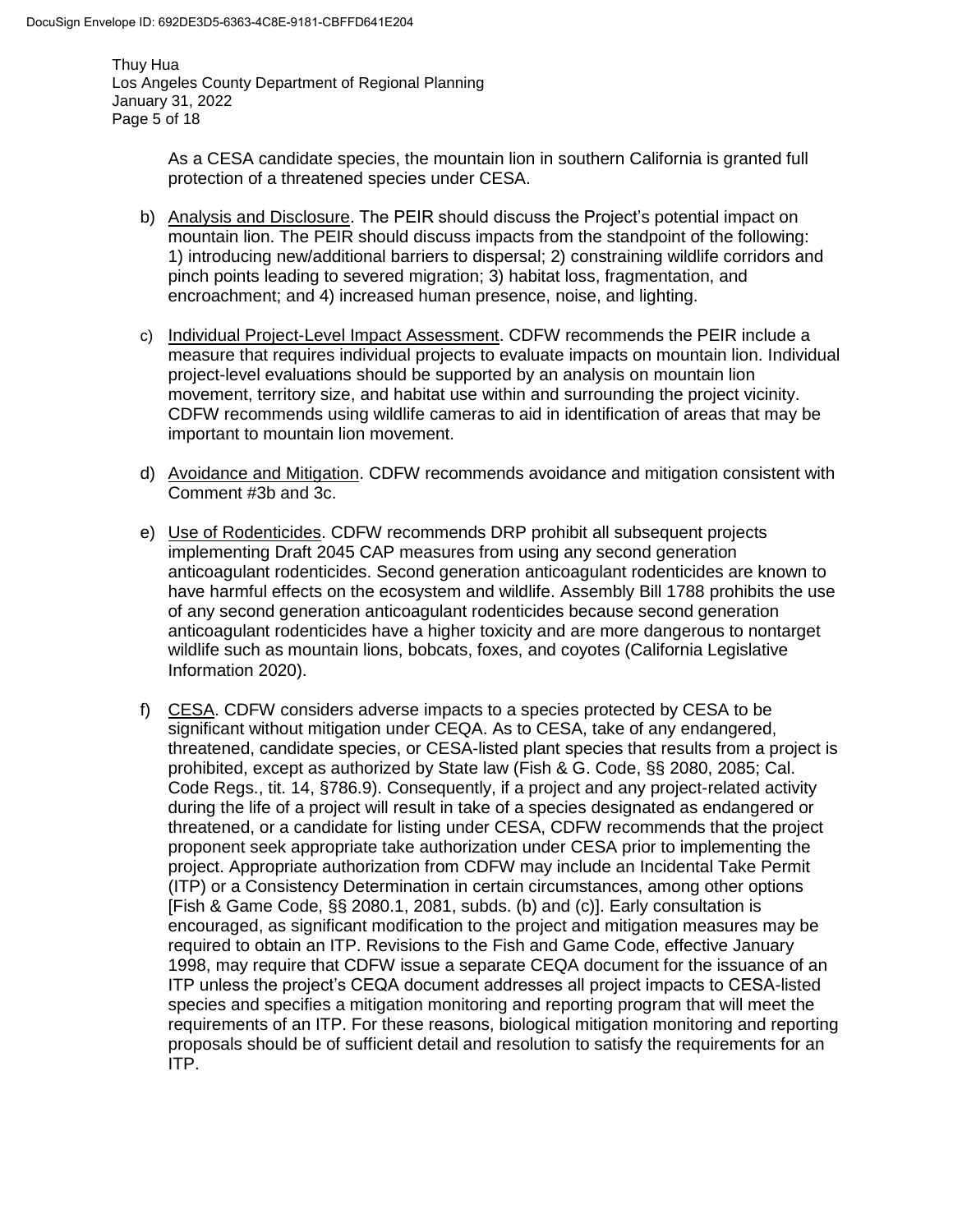Thuy Hua Los Angeles County Department of Regional Planning January 31, 2022 Page 6 of 18

- 5) Woodlands. The Project area (unincorporated Los Angeles County) encompasses native woodlands that include (but are not limited to) California walnut groves (*Juglans californica* Woodland Alliance); oak woodlands (*Quercus* genus Woodland Alliance); California bay forest (*Umbellularia californica* Forest Alliance); California sycamore woodlands (*Platanus racemosa* Woodland Alliance); Fremont cottonwood forest (*Populus fremontii* Forest Alliance); and willow thickets (*Salix* Shrubland or Woodland Alliance).
	- a) Sensitive Natural Communities. Natural communities, alliances, and associations with a State-wide rarity ranking of S1, S2, and S3 should be considered sensitive and declining at the local and regional level (see General Comment #3a). CDFW considers sensitive natural communities as threatened habitats having both regional and local significance.
		- i. California walnut groves is a sensitive natural community with a rarity ranking of S3.2 (CDFW 2022a; Sawyer et al. 2009). California walnut groves are only found in southern California where this natural community has been significantly reduced due to urban development, type conversion, and agriculture.
		- ii. Some oak woodland alliances have a rarity ranking of S1, S2, or S3. While the coast live oak (*Quercus agrifolia* Woodland Alliance) has a rarity ranking of S4, some associations are rare (S1, S2, or S3) (Sawyer et al. 2009). Oak woodlands serve several important ecological functions such as protecting soils from erosion and land sliding, regulating water flow in watersheds, and maintaining water quality in streams and rivers. Oak woodlands also have higher levels of biodiversity than any other terrestrial ecosystem in California. Over 330 species of birds, mammals, reptiles, and amphibians depend on oak woodlands in California at some stage in their life cycle (CalPIF 2002). Moreover, oak woodlands are protected by the Oak Woodlands Conservation Act (pursuant under Fish and Game Code sections 1360- 1372) and Public Resources Code section 21083.4 due to the historic and ongoing loss of these resources. The percentage of oak woodlands that are developed in southern California is higher than in any other part of the State (Gaman and Firman 2006).
	- b) Analysis and Disclosure. The PEIR should discuss the Project's potential impact on Sensitive Natural Communities occurring within the Project area. Natural community names should be provided in accordance with the [Manual of California Vegetation](http://vegetation.cnps.org/) (MCV), second edition (Sawyer et al. 2009).
	- c) Avoidance. CDFW recommends the PEIR include measures that require individual projects to avoid impacts on sensitive natural communities. Mitigation may include avoiding impacts by establishing effective setbacks. If the DRP proposes buffers/setbacks as mitigation for all subsequent individual projects, the PEIR should provide justification for the effectiveness of chosen buffer/setback distances to avoid impacts on sensitive natural communities. An appropriate buffer/setback should avoid direct and indirect impacts on sensitive natural communities, allow for population connectivity and expansion, and protect processes supporting sensitive natural communities such as hydrological processes in the case of California walnut groves.
	- d) Compensatory Mitigation. If avoidance is not feasible, the PEIR should require individual projects to provide compensatory mitigation for impacts on sensitive natural communities at no less than 2:1. DRP should require higher mitigation for project-level impacts on S1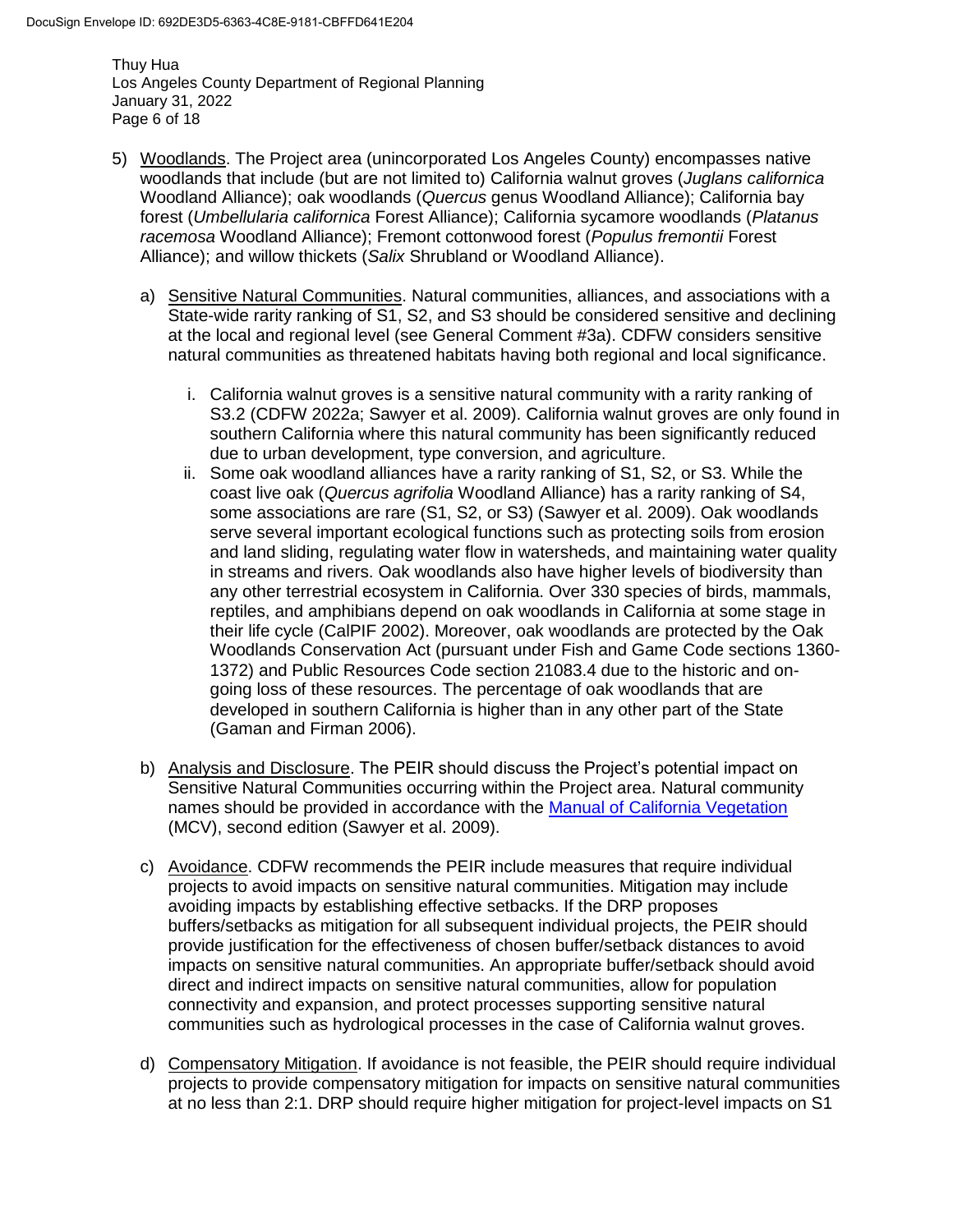$\overline{a}$ 

Thuy Hua Los Angeles County Department of Regional Planning January 31, 2022 Page 7 of 18

> and S2-ranked natural communities and natural communities that are locally rare. Impacts due to fuel modification or trimming should also be mitigated as these impacts would result in permanent loss and perpetual impacts on habitat function and quality. There should be no-net loss of individual trees and habitat acres for California walnut groves and oak woodland. Mitigation should be provided for both individual trees and habitat acres. The replacement of individual trees is inadequate to mitigate for the loss of habitat.

- 6) Stream Delineation and Impact Assessment. The Project area (unincorporated Los Angeles County) encompasses many watersheds, rivers, waterbodies, and tributaries including (but not limited to) the Los Angeles River watershed, Northern Mojave River watershed, Ventura‒San Gabriel Coastal watershed, Los Angeles River, Santa Clara River, San Gabriel River, Tujunga Creek, Castaic Creek, and desert dry washes in the Antelope Valley region.
	- a) Fish and Game Code section 1600 et. seq. CDFW exercises its regulatory authority as provided by Fish and Game Code section 1600 et seq. to conserve fish and wildlife resources which includes rivers, streams, or lakes and associated natural communities.
	- b) Analysis and Disclosure. The PEIR should discuss the Project's potential impact on rivers, streams, or lakes<sup>1</sup> and associated natural communities. Impacts may include (but not limited to) the following: channelizing or diverting a stream; impairing a watercourse; Project-related activities causing erosion; removing vegetation adjacent to a water course; and degrading vegetation through habitat modification (e.g., loss of water source, encroachment, and edge effects leading to introduction of non-native plants). CDFW recommends the PEIR include a fine-scale stream delineation within the Project area to the extent feasible as part of the PEIR's evaluation of the Project's impact on rivers, streams, or lakes and a list of associated natural communities. Natural community names should be provided in accordance with the MCV, second edition (Sawyer et al. 2009).
	- c) Individual Project-Level Impact Assessment. CDFW recommends the PEIR include a measure that require individual projects to provide a stream delineation and evaluate impacts on any river, stream, or lake and associated natural communities. The delineation should be conducted pursuant to the U.S Fish and Wildlife Service's (USFWS) wetland definition adopted by CDFW (Cowardin et al. 1979). Be advised that some wetland and riparian habitats subject to CDFW's authority may extend beyond the jurisdictional limits of the U.S. Army Corps of Engineers' Section 404 permit and Regional Water Quality Control Board Section 401 Certification.
	- d) Mitigation. CDFW recommends the PEIR include measures that require individual projects to mitigate for impacts on streams and associated natural communities. Mitigation may include avoiding impacts by establishing effective unobstructed vegetated buffers and setbacks adjoining streams and associated natural communities. If the DRP proposes buffers and setbacks as mitigation for all subsequent individual projects, the

<sup>1</sup> "Any river, stream, or lake" includes those that are dry for periods of time (ephemeral/episodic) as well as those that flow year-round (perennial). This includes ephemeral streams, desert washes, and watercourses with a subsurface flow. It may also apply to work undertaken within the flood plain of a water body.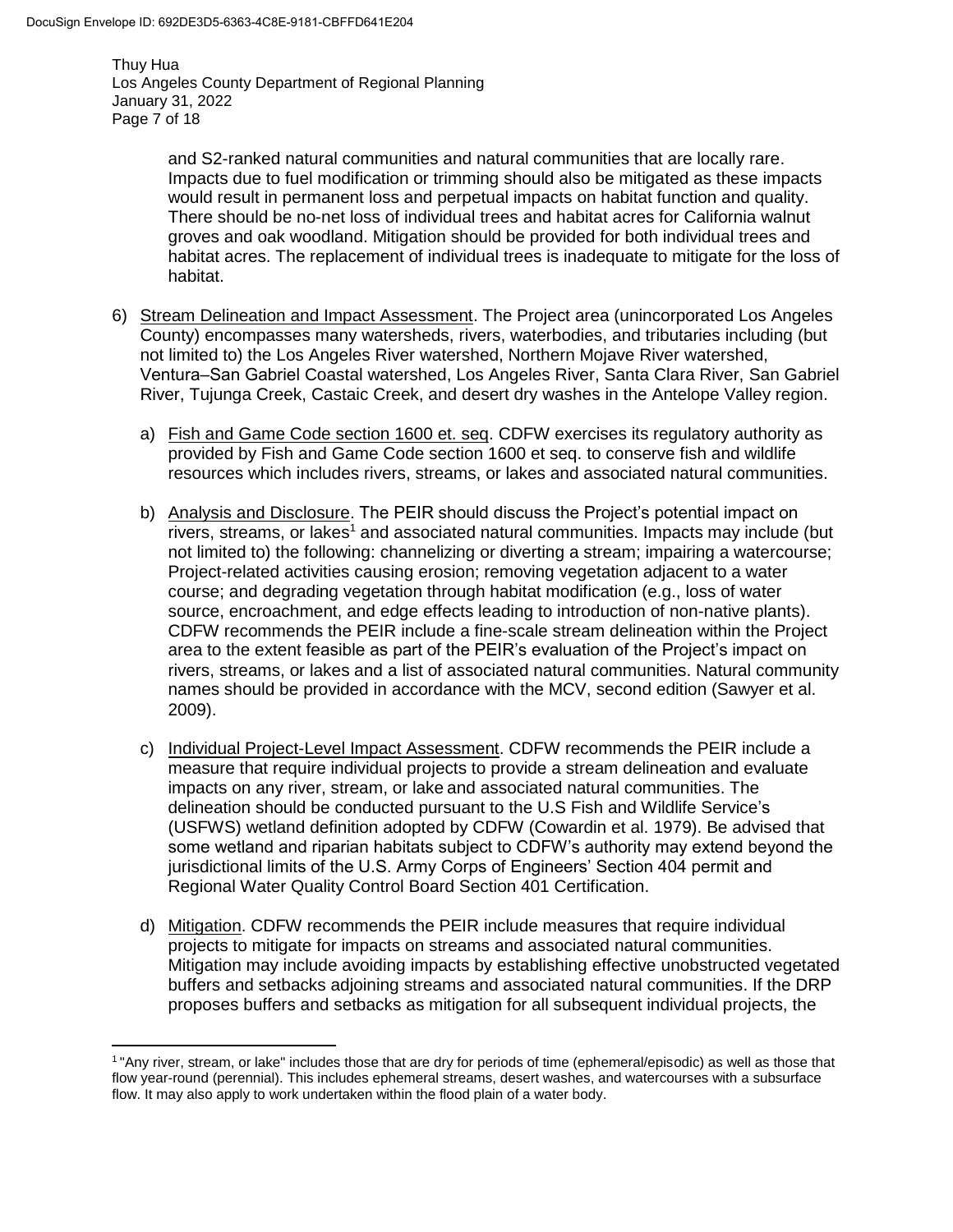$\overline{\phantom{a}}$ 

Thuy Hua Los Angeles County Department of Regional Planning January 31, 2022 Page 8 of 18

> PEIR should provide justification for the effectiveness of chosen buffer and setback distances to avoid impacts on the stream and associated natural communities. If avoidance is not feasible, the PEIR should require individual projects to provide compensatory mitigation for impacts on streams and associated natural communities at no less than 2:1. DRP should require higher mitigation for project-level impacts on sensitive natural communities (see General Comment #3a) and presence of rare, sensitive, or special status flora and fauna.

- e) Lake and Streambed Alteration (LSA) Agreement. As a Responsible Agency under CEQA, CDFW has authority over activities in streams and/or lakes that will divert or obstruct the natural flow, or change the bed, channel, or bank (including vegetation associated with the stream or lake) of a river or stream or use material from a streambed. For any such activities, CDFW recommends the PEIR include a measure that requires individual projects to notify CDFW pursuant to Fish and Game Code section 1602. CDFW should be notified prior to starting activities that may impact streams, and the project should obtain an LSA Agreement<sup>2</sup> prior to starting project activities. Please visit CDFW's [Lake and Streambed Alteration Program](https://wildlife.ca.gov/Conservation/LSA) webpage for more information (CDFW 2022b).
- 7) Water Recycling Systems. Some of the Draft 2045 CAP measures would promote implementation projects including water recycling systems. Water recycling systems that would capture and infiltrate local dry and wet season runoff would divert water from local watercourses. A reduction in dry and wet season flow could impact biological resources depending on the flow. Impacts on biological resources could occur in the immediate project area and downstream from the project area.
	- a) Analysis and Disclosure. The PEIR should discuss the Project's potential impact of water recycling systems on watercourses and biological resources. The PEIR should provide information on the type(s) of water recycling systems that would be installed; where water recycling systems would be located in relation to rivers, streams, and lakes in the Project area; the approximate volume of water that would be captured and diverted resulting from the Project; and what biological resources could be impacted by water recycling systems.
	- b) Individual Project-Level Impact Assessment. CDFW recommends the PEIR include a measure that requires individual projects resulting in water recycling systems to provide an analysis of impacts on flow and evaluate changes in flow and hydraulics on biological resources. An adequate analysis should provide the following information at a minimum: 1) an adequate study reach in order to analyze changes in flow in the immediate project area and downstream; 2) flow and hydraulics (e.g., water depth, wetted perimeter, and velocity) during the wet season (November through March), dry season (April through October), and both above-average and below-average water year (i.e., wet

<sup>&</sup>lt;sup>2</sup> CDFW's issuance of a LSA Agreement for a project that is subject to CEQA will require CEQA compliance actions by CDFW as a Responsible Agency. As a Responsible Agency, CDFW may consider the environmental document of the local jurisdiction (lead agency) for the project. To minimize additional requirements by CDFW pursuant to section 1600 et seq. and/or under CEQA, the environmental document should fully identify the potential impacts to the stream or riparian resources and provide adequate avoidance, mitigation, monitoring, and reporting commitments for issuance of the LSA Agreement.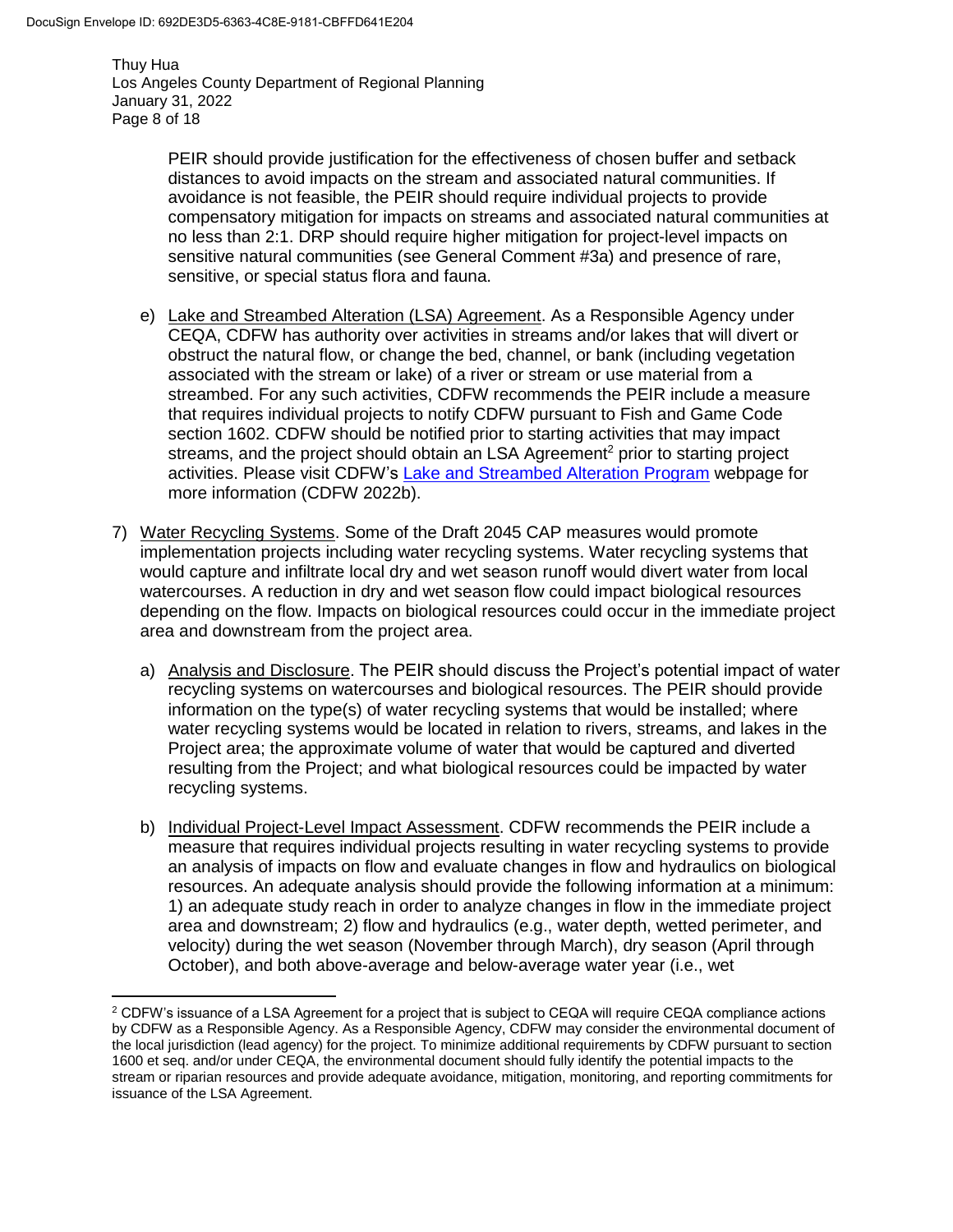Thuy Hua Los Angeles County Department of Regional Planning January 31, 2022 Page 9 of 18

> season/above-average water year, wet season/below-average water year, dry season/above-average water year, and dry season/below-average water year) under pre-project (i.e., baseline conditions) and post-project conditions; 3) percent changes in flow, water depth, wetted perimeter (acres gained/lost), and velocity (percent change) under project condition; 4) a list of sensitive and special status plant and wildlife species, including natural communities that could be impacted; and 5) project-related impacts on biological resources in relation to cumulative flow reductions. CDFW recommends such analysis and evaluation apply a [function flows approach](https://ceff.ucdavis.edu/functional-flows-approach) to evaluate impacts on biological resources. The functional flows approach provides the basis for guidance provided in the [California Environmental Flows Framework](https://ceff.ucdavis.edu/) (UC Davis 2022). Functional flows are distinct aspects of a natural flow regime that sustain ecological, geomorphic, or biogeochemical functions, and that support the specific life history and habitat needs of native aquatic species. Retaining key functional flow components in managed flow regimes is thus expected to support foundational physical and ecological processes that sustain biological communities

- c) Mitigation. CDFW recommends the PEIR include measures that require individual projects to mitigate for impacts on biological resources resulting from water recycling systems. Mitigation may include notifying CDFW and obtaining an LSA Agreement pursuant to Fish and Game Code section 1602 (see Comment #6).
- 8) Nesting Birds. Individual projects implementing Draft 2045 CAP measures that would require vegetation removal and/or disturbance could impact nesting birds. Construction could create elevated levels of noise, human activity, dust, ground vibrations, and vegetation disturbance. These activities occurring near potential nests could cause birds to abandon their nests and a decrease in feeding frequency, both resulting in the loss of fertile eggs or nestlings.
	- a) Protection Status. Migratory nongame native bird species are protected by international treaty under the Federal Migratory Bird Treaty Act (MBTA) of 1918 (Code of Federal Regulations, Title 50, § 10.13). Sections 3503, 3503.5, and 3513 of the California Fish and Game Code prohibit take of all birds and their active nests including raptors and other migratory nongame birds (as listed under the MBTA). It is unlawful to take, possess, or needlessly destroy the nest or eggs of any raptor.
	- b) Analysis and Disclosure. The PEIR should discuss the Project's potential impact on nesting birds and raptors. A discussion of potential impacts should include impacts that could occur during construction, ground-disturbing activities (e.g., mobilizing, staging, drilling, and excavating), and vegetation removal associated with implementation of individual projects.
	- c) Avoidance. CDFW recommends that the PEIR include measures that require individual projects to fully avoid impacts on nesting birds and raptors. To the extent feasible, no construction, ground-disturbing activities (e.g., mobilizing, staging, drilling, and excavating), and vegetation removal should occur during the avian breeding season which generally runs from February 15 through September 15 (as early as January 1 for some raptors) to avoid take of birds, raptors, or their eggs.
	- d) Minimizing Potential Impacts. If impacts on nesting birds and raptors cannot be avoided, CDFW recommends the PEIR include measures that require individual projects to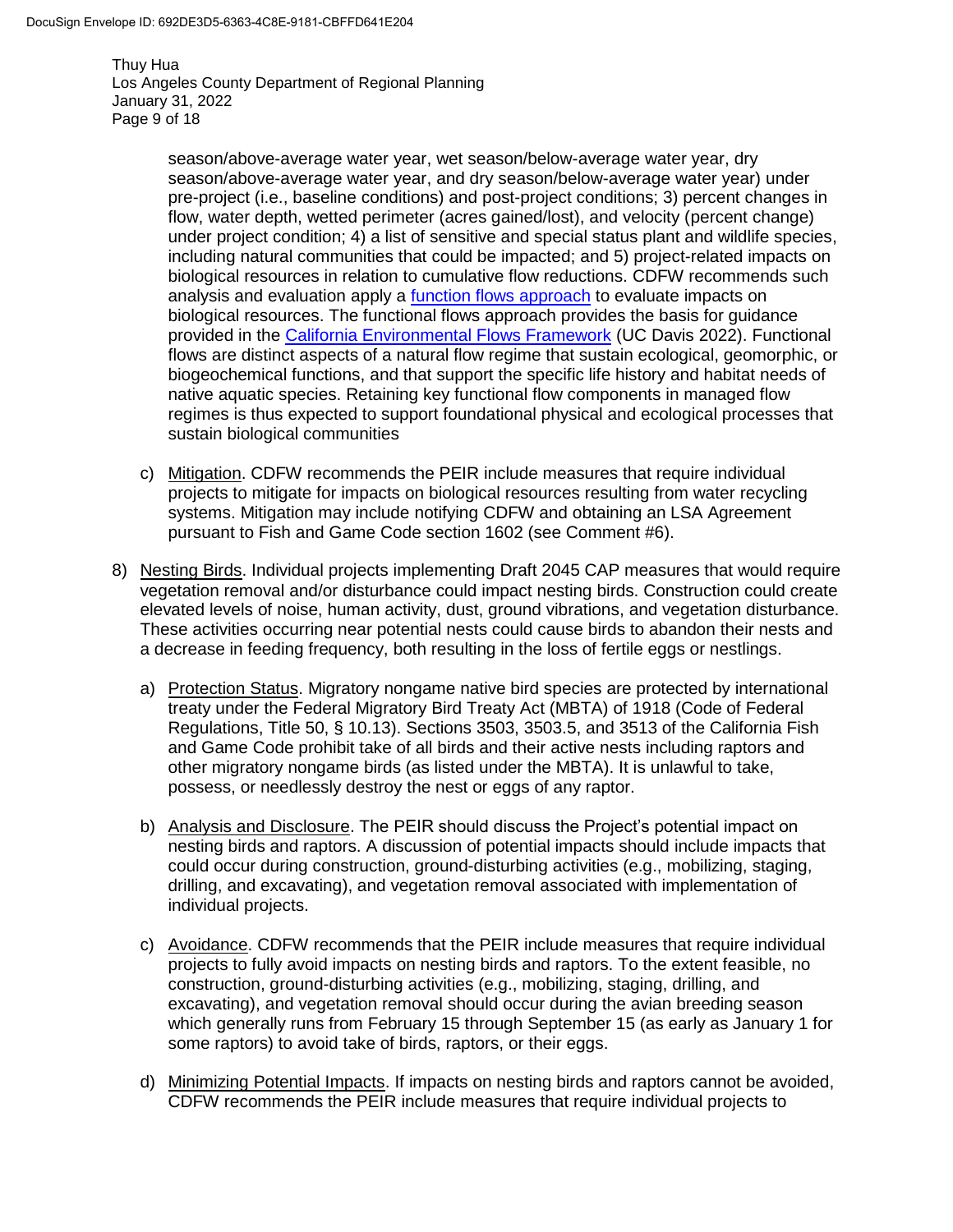Thuy Hua Los Angeles County Department of Regional Planning January 31, 2022 Page 10 of 18

> minimize impacts on nesting birds and raptors during implementation of individual projects. Prior to starting ground-disturbing activities and vegetation removal, CDFW recommends a qualified biologist conduct nesting bird and raptor surveys to identify nests. The qualified biologist should establish no-disturbance buffers to minimize impacts on those nests. CDFW recommends a minimum 300-foot no-disturbance buffer around active bird nests. For raptors, the no-disturbance buffer should be expanded to 500 feet and 0.5 mile for special status species, if feasible. Personnel working on a project, including all contractors working on site, should be instructed on the presence of nesting birds, area sensitivity, and adherence to no-disturbance buffers. Reductions in the buffer distance may be appropriate depending on the avian species involved, ambient levels of human activity, screening vegetation, or possibly other factors determined by a qualified biologist.

- 9) Bats. Numerous bat species are known to roost in trees and structures throughout Los Angeles County. Individual projects implementing Draft 2045 CAP measures that would require removal and/or disturbance of vegetation and other potential roosting structures could impact bats. Removal of trees, vegetation, and/or structures supporting roosting bats could result in injury and/or mortality of bats, as well as loss of roosting habitat. Bats and roosts could also be impacted by increased noise, human activity, dust, and ground vibrations during construction and ground-disturbing activities.
	- a) Protection Status. Bats are considered non-game mammals and are afforded protection by State law from take and/or harassment (Fish & G. Code, § 4150; Cal. Code of Regs., § 251.1). In addition, some bats are considered California Species of Special Concern (SSC). CEQA provides protection not only for CESA-listed species, but for any species including but not limited to SSC which can be shown to meet the criteria for State listing. These SSC meet the CEQA definition of endangered, rare, or threatened species (CEQA Guidelines, § 15380). Take of SSC could require a mandatory finding of significance (CEQA Guidelines, § 15065).
	- b) Analysis and Disclosure. The PEIR should discuss the Project's potential impact on bats and habitat supporting roosting bats. A discussion of potential impacts should include impacts that may occur during Project construction, ground-disturbing activities (e.g., mobilizing, staging, drilling, and excavating), and vegetation removal.
	- c) Avoidance and Minimization. CDFW recommends that the PEIR include measures that require individual projects to avoid and/or minimize impacts on bats during implementation of individual projects. Prior to project implementation, CDFW recommends that DRP require individual projects to retain a qualified bat specialist to identify potential daytime, nighttime, wintering, and hibernation roost sites within the project site, and conduct bat surveys within these areas (plus a 100-foot buffer as access allows) to identify roosting bats and any maternity roosts. CDFW recommends using acoustic recognition technology to maximize detection of bats. The PEIR should incorporate mitigation measures in accordance with [California Bat Mitigation Measures](https://nrm.dfg.ca.gov/FileHandler.ashx?DocumentID=10334) (Johnston et al. 2004).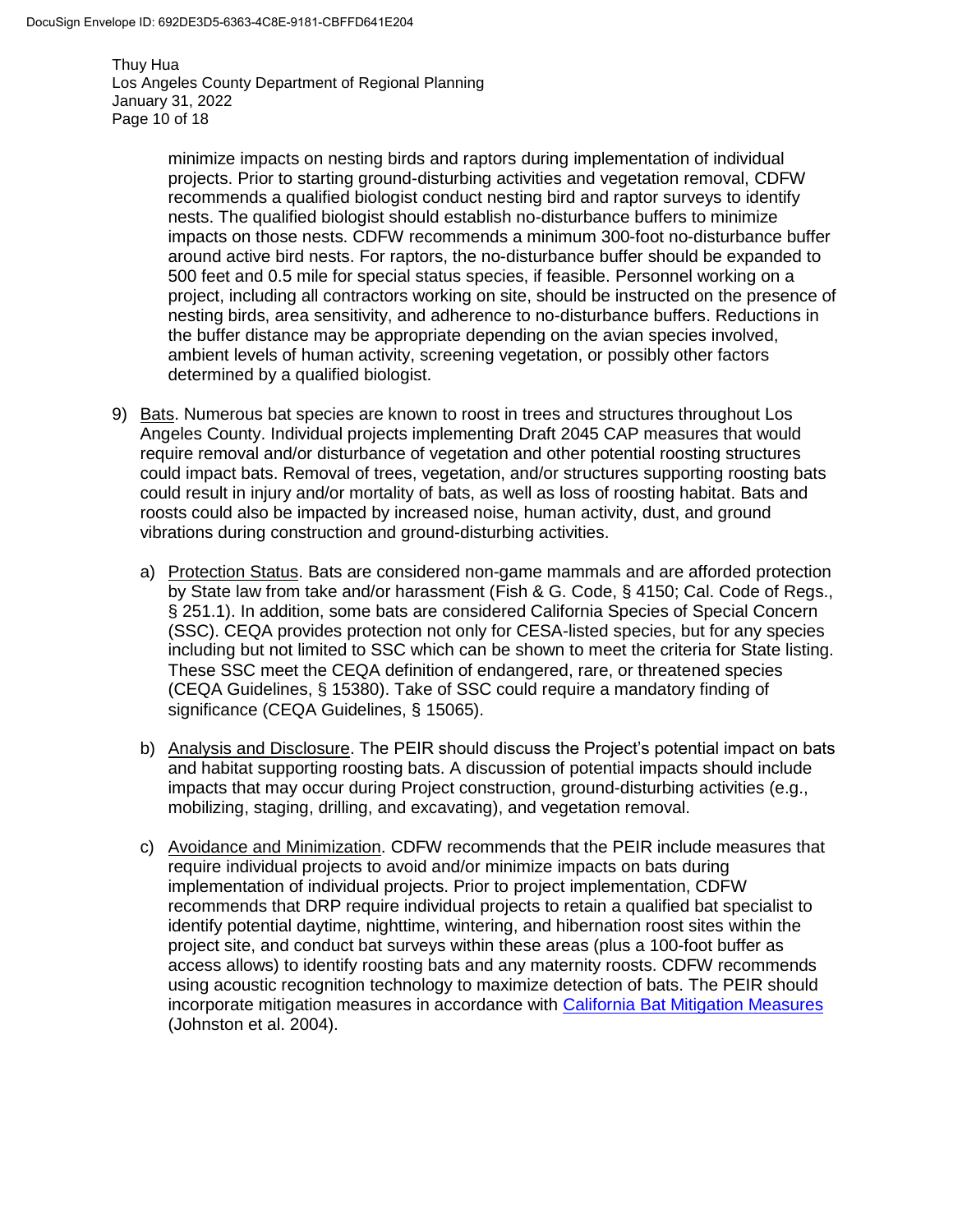Thuy Hua Los Angeles County Department of Regional Planning January 31, 2022 Page 11 of 18

### **General Comments**

- 1) Disclosure. The PEIR should provide an adequate, complete, and detailed disclosure about the effect which the proposed Project is likely to have on the environment (Pub. Resources Code, § 20161; CEQA Guidelines, § 15151). Adequate disclosure is necessary so CDFW may provide comments on the adequacy of proposed avoidance, minimization, or mitigation measures, as well as to assess the significance of the specific impact relative to plant and wildlife species impacted (e.g., current range, distribution, population trends, and connectivity).
- 2) Mitigation Measures. Public agencies have a duty under CEQA to prevent significant, avoidable damage to the environment by requiring changes in a project through the use of feasible alternatives or mitigation measures [CEQA Guidelines, §§ 15002(a)(3), 15021]. Pursuant to CEQA Guidelines section 15126.4, an environmental document "shall describe feasible measures which could mitigate for impacts below a significant level under CEQA."
	- a) Level of Detail. Mitigation measures must be feasible, effective, implemented, and fully enforceable/imposed by the lead agency through permit conditions, agreements, or other legally binding instruments (Pub. Resources Code, § 21081.6(b); CEQA Guidelines, § 15126.4). A public agency "shall provide the measures that are fully enforceable through permit conditions, agreements, or other measures" (Pub. Resources Code, § 21081.6). CDFW recommends DRP provide mitigation measures that are specific, detailed (i.e., responsible party, timing, specific actions, location), and clear in order for a measure to be fully enforceable and implemented successfully via a mitigation monitoring and/or reporting program (Pub. Resources Code, § 21081.6; CEQA Guidelines, § 15097).
	- b) Disclosure of Impacts. If a proposed mitigation measure would cause one or more significant effects, in addition to impacts caused by the proposed Project, the PEIR should include a discussion of the effects of proposed mitigation measures [CEQA Guidelines, § 15126.4(a)(1)]. In that regard, the PEIR should provide an adequate, complete, and detailed disclosure about the Project's proposed mitigation measure(s). Adequate disclosure is necessary so CDFW may assess the potential impacts of proposed mitigation measures.
- 3) Biological Baseline Assessment. An adequate biological resources assessment should provide a complete assessment and impact analysis of the flora and fauna within and adjacent to the Project area and where the Project may result in ground disturbance. The assessment and analysis should place emphasis on identifying endangered, threatened, rare, and sensitive species; regionally and locally unique species; and sensitive habitats. An impact analysis will aid in determining the Project's potential direct, indirect, and cumulative biological impacts, as well as specific mitigation or avoidance measures necessary to offset those impacts. CDFW also considers impacts to an SSC a significant direct and cumulative adverse effect without implementing appropriate avoidance and/or mitigation measures. The PEIR should include the following information:
	- a) Information on the regional setting that is critical to an assessment of environmental impacts, with special emphasis on resources that are rare or unique to the region [CEQA Guidelines, § 15125(c)]. The PEIR should include measures to fully avoid and otherwise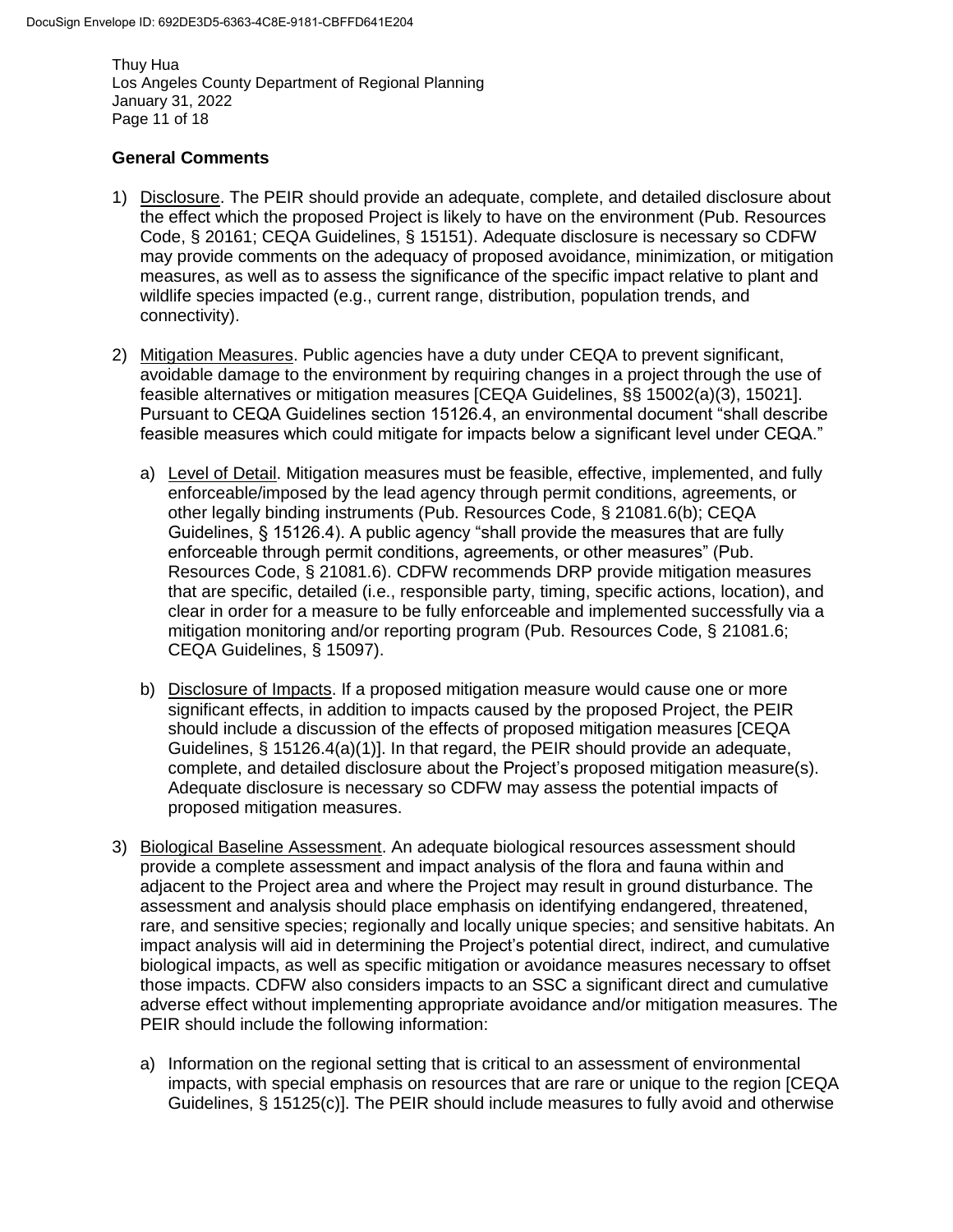Thuy Hua Los Angeles County Department of Regional Planning January 31, 2022 Page 12 of 18

> protect Sensitive Natural Communities. CDFW considers Sensitive Natural Communities as threatened habitats having both regional and local significance. Natural communities, alliances, and associations with a State-wide rarity ranking of S1, S2, and S3 should be considered sensitive and declining at the local and regional level. These ranks can be obtained by visiting the [Vegetation Classification and Mapping Program -](https://wildlife.ca.gov/Data/VegCAMP/Natural-Communities) Natural [Communities](https://wildlife.ca.gov/Data/VegCAMP/Natural-Communities) webpage (CDFW 2022a);

- b) A thorough, recent, floristic-based assessment of special status plants and natural communities following CDFW's [Protocols for Surveying and Evaluating Impacts to](https://nrm.dfg.ca.gov/FileHandler.ashx?DocumentID=18959&inline)  [Special Status Native Plant Populations and Sensitive Natural Communities](https://nrm.dfg.ca.gov/FileHandler.ashx?DocumentID=18959&inline) (CDFW 2018). Adjoining habitat areas should be included where the Project's construction and activities could lead to direct or indirect impacts off site;
- c) Floristic alliance- and/or association-based mapping and vegetation impact assessments conducted in the Project area and within adjacent areas. The [Manual of California](http://vegetation.cnps.org/)  [Vegetation,](http://vegetation.cnps.org/) second edition, should also be used to inform this mapping and assessment (Sawyer et al. 2009). Adjoining habitat areas should be included in this assessment where the Project's construction and activities could lead to direct or indirect impacts off site;
- d) A complete and recent assessment of the biological resources associated with each habitat type in the Project area and within adjacent areas. CDFW's [California Natural](https://wildlife.ca.gov/Data/CNDDB)  [Diversity Database](https://wildlife.ca.gov/Data/CNDDB) in Sacramento should be contacted to obtain current information on any previously reported sensitive species and habitat (CDFW 2022c). An assessment should include a minimum nine-quadrangle search of the CNDDB to determine a list of species potentially present in the Project area. A lack of records in the CNDDB does not mean that rare, threatened, or endangered plants and wildlife do not occur. Field verification for the presence or absence of sensitive species is necessary to provide a complete biological assessment for adequate CEQA review [CEQA Guidelines, § 15003(i)];
- e) A complete, recent, assessment of endangered, rare, or threatened species and other sensitive species within the Project area and adjacent areas, including SSC and California Fully Protected Species (Fish & G. Code, §§ 3511, 4700, 5050, and 5515). Species to be addressed should include all those which meet the CEQA definition of endangered, rare, or threatened species (CEQA Guidelines, § 15380). Seasonal variations in use of the Project area should also be addressed such as wintering, roosting, nesting, and foraging habitat. Focused species-specific surveys, conducted at the appropriate time of year and time of day when the sensitive species are active or otherwise identifiable, may be required if suitable habitat is present. See CDFW's Survey [and Monitoring Protocols and Guidelines](https://wildlife.ca.gov/conservation/survey-protocols) for established survey protocol for select species (CDFW 2022d). Acceptable species-specific survey procedures may be developed in consultation with CDFW and USFWS; and,
- f) A recent wildlife and rare plant survey. CDFW generally considers biological field assessments for wildlife to be valid for a one-year period, and assessments for rare plants may be considered valid for a period of up to three years. Some aspects of the proposed Project may warrant periodic updated surveys for certain sensitive taxa, particularly if Project implementation build out could occur over a protracted time frame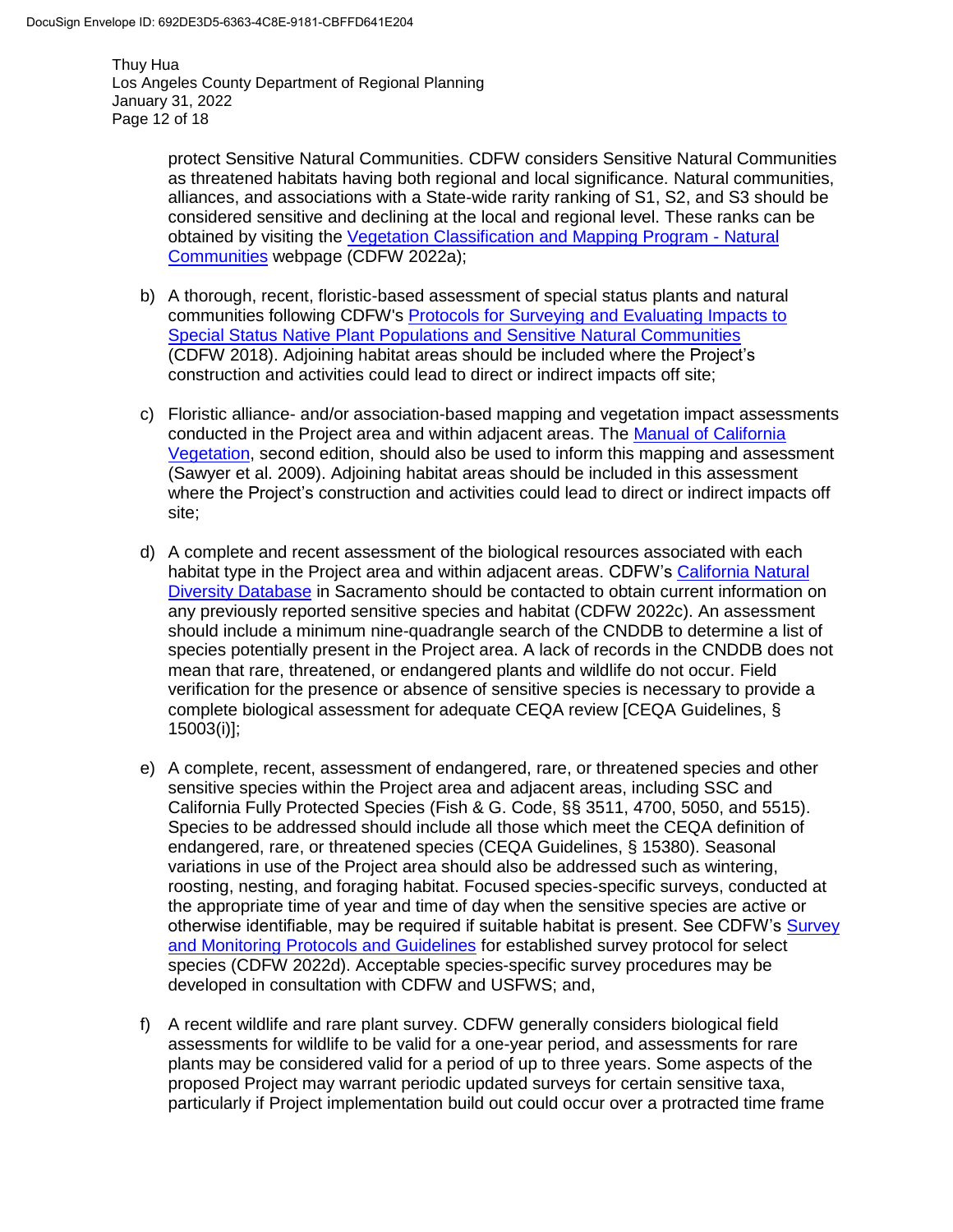Thuy Hua Los Angeles County Department of Regional Planning January 31, 2022 Page 13 of 18

or in phases.

- 4) Biological Direct, Indirect, and Cumulative Impacts. The PEIR should provide a thorough discussion of direct, indirect, and cumulative impacts expected to adversely affect biological resources with specific measures to offset such impacts. The PEIR should address the following:
	- a) A discussion regarding Project-related indirect impacts on biological resources, including resources in nearby public lands, open space, adjacent natural habitats, riparian ecosystems, and any designated and/or proposed or existing reserve lands [e.g., preserve lands associated with a Natural Community Conservation Plan (Fish & G. Code, § 2800 et. seq.)]. Impacts on, and maintenance of, wildlife corridor/movement areas, including access to undisturbed habitats in areas adjacent to the Project, should be fully analyzed and discussed in the PEIR;
	- b) A discussion of both the short-term and long-term effects of the Project on species population distribution and concentration, as well as alterations of the ecosystem supporting those species impacted [CEQA Guidelines, § 15126.2(a)];
	- c) A discussion of potential adverse impacts from lighting, noise, temporary and permanent human activity, and exotic species, and identification of any mitigation measures;
	- d) A discussion of post-Project fate of drainage patterns, surface flows, and soil erosion and/or sedimentation in streams and water bodies. The discussion should also address the potential water extraction activities and the potential resulting impacts on habitat (if any) supported by the groundwater. Measures to mitigate such impacts should be included;
	- e) An analysis of impacts from proposed changes to land use designations and zoning, and existing land use designation and zoning located nearby or adjacent to natural areas that may inadvertently contribute to wildlife-human interactions. A discussion of possible conflicts and mitigation measures to reduce these conflicts should be included in the PEIR; and,
	- f) A cumulative effects analysis as described under CEQA Guidelines section 15130. General and specific plans, as well as past, present, and anticipated future projects, should be analyzed relative to their impacts on similar plant and wildlife species, habitat, and natural communities. If DRP determines that the Project would not have a cumulative impact, the PEIR should indicate why the cumulative impact is not significant. DRP's determination should be supported by facts and analyses [CEQA Guidelines, § 15130(a)(2)].
- 5) Project Description and Alternatives. To enable adequate review and comment on the proposed Project from the standpoint of the protection of fish, wildlife, and plants, CDFW recommends the following information be included in the PEIR:
	- a) A complete discussion of the purpose and need for, and description of the proposed Project;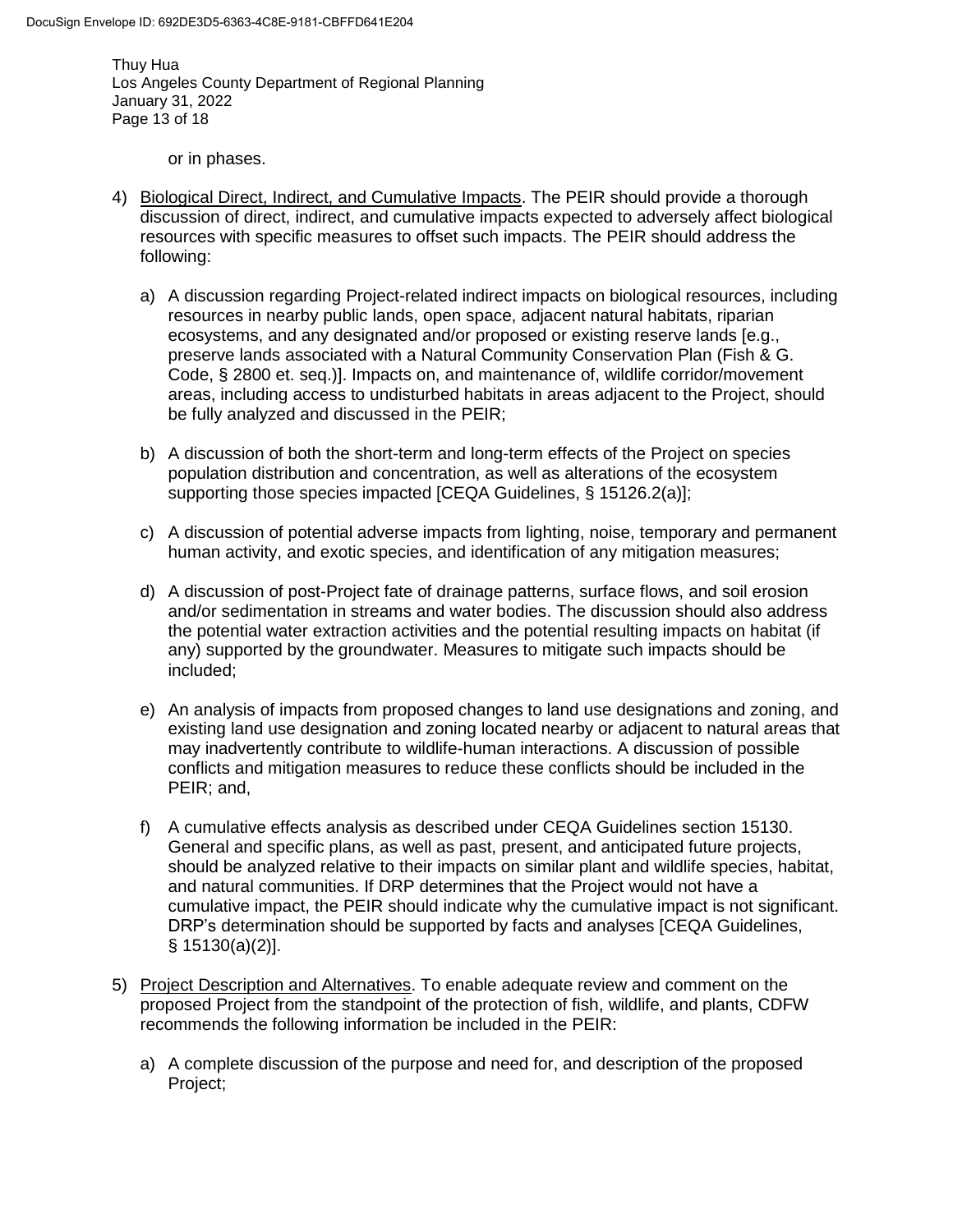Thuy Hua Los Angeles County Department of Regional Planning January 31, 2022 Page 14 of 18

- b) Pursuant to CEQA Guidelines section 15126.6(a), an environmental document "shall describe a reasonable range of potentially feasible alternatives to the Project, or to the location of the Project, which would feasibly attain most of the basic objectives of the Project but would avoid or substantially lessen any of the significant effects of the Project." CEQA Guidelines section 15126.6(f)(2) states if the lead agency concludes that no feasible alternative locations exist, it must disclose the reasons for this conclusion; and,
- c) A range of feasible alternatives to the Project location to avoid or otherwise minimize direct and indirect impacts on sensitive biological resources and wildlife movement areas. CDFW recommends DRP select Project designs and alternatives that would avoid or otherwise minimize direct and indirect impacts on biological resources. CDFW also recommends DRP consider establishing appropriate setbacks from sensitive and special status biological resources. Setbacks should not be impacted by ground disturbance or hydrological changes from any future Project-related construction, activities, maintenance, and development. As a general rule, CDFW recommends reducing or clustering a development footprint to retain unobstructed spaces for vegetation and wildlife and provide connections for wildlife between properties and minimize obstacles to open space.

Project alternatives should be thoroughly evaluated, even if an alternative would impede, to some degree, the attainment of the Project objectives or would be more costly (CEQA Guidelines, § 15126.6). The PEIR "shall" include sufficient information about each alternative to allow meaningful evaluation, public participation, analysis, and comparison with the proposed Project (CEQA Guidelines, § 15126.6).

- d) Where the Project may impact aquatic and riparian resources, CDFW recommends DRP select Project designs and alternatives that would fully avoid impacts to such resources. CDFW also recommends an alternative that would not impede, alter, or otherwise modify existing surface flow, watercourse and meander, and water-dependent ecosystems and natural communities. Project designs should consider elevated crossings to avoid channelizing or narrowing of watercourses. Any modifications to a river, creek, or stream may cause or magnify upstream bank erosion, channel incision, and drop in water level and cause the watercourse to alter its course of flow.
- 6) Data. CEQA requires that information developed in environmental impact reports be incorporated into a database which may be used to make subsequent or supplemental environmental determinations [Pub. Resources Code, § 21003, subd. (e)]. Accordingly, please report any special status species and natural communities detected by completing and submitting [CNDDB Field Survey Forms](https://wildlife.ca.gov/Data/CNDDB/Submitting-Data) (CDFW 2022e). To submit information on special status native plant populations and sensitive natural communities, the [Combined](https://wildlife.ca.gov/Data/VegCAMP/Natural-Communities/Submit)  [Rapid Assessment and Releve Form](https://wildlife.ca.gov/Data/VegCAMP/Natural-Communities/Submit) should be completed and submitted to CDFW's Vegetation Classification and Mapping Program (CDFW 2022f). DRP should ensure data collected for the preparation of the PEIR be properly submitted, with all data fields applicable filled out.
- 7) Use of Native Plants and Trees. CDFW supports the use of native plants for any project proposing revegetation and landscaping. CDFW strongly recommends avoiding non-native, invasive plants for landscaping and restoration, particularly any species listed as 'Moderate'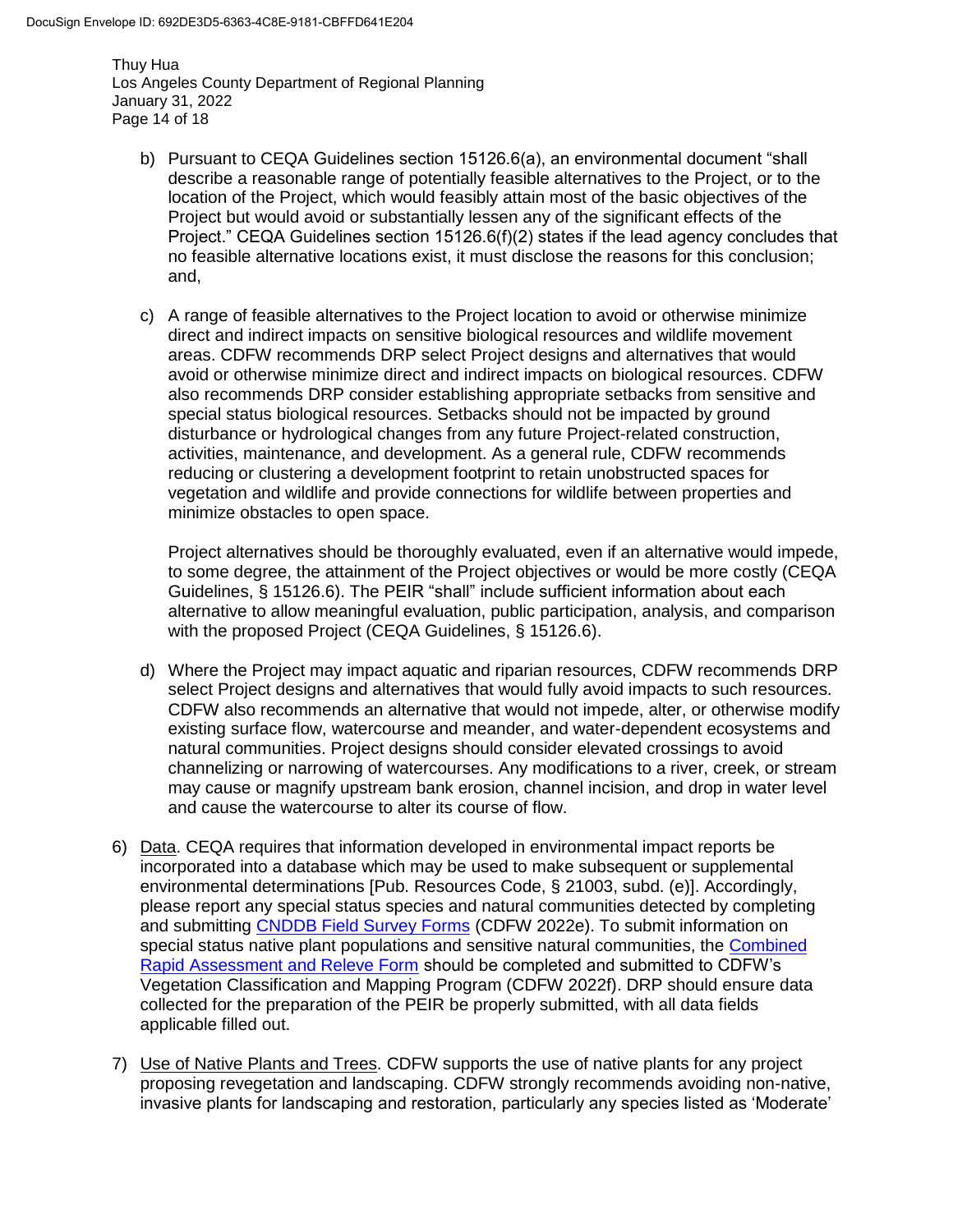Thuy Hua Los Angeles County Department of Regional Planning January 31, 2022 Page 15 of 18

or 'High' by the [California Invasive Plant Council](https://www.cal-ipc.org/plants/inventory/) (Cal-IPC 2022). CDFW supports the use of native species found in naturally occurring plant communities within or adjacent to the Project area. In addition, CDFW supports planting species of trees, such as oaks (*Quercus*  genus), and understory vegetation (e.g., ground cover, subshrubs, and shrubs) that create habitat and provide a food source for birds. CDFW recommends retaining any standing, dead, or dying tree (snags) where possible because snags provide perching and nesting habitat for birds and raptors. Finally, CDFW supports planting species of vegetation with high insect and pollinator value.

- 8) Translocation/Salvage of Plants and Animal Species. Translocation and transplantation is the process of removing plants and wildlife from one location and permanently moving it to a new location. CDFW generally does not support the use of translocation or transplantation as the primary mitigation strategy for unavoidable impacts to endangered, rare, or threatened plants and animals. Studies have shown that these efforts are experimental and the outcome unreliable. CDFW has found that permanent preservation and management of habitat capable of supporting these species is often a more effective long-term strategy for conserving plants and animals and their habitats.
- 9) Compensatory Mitigation. The PEIR should include compensatory mitigation measures for the Project's significant direct and indirect impacts to sensitive and special status plants, animals, and habitats. Mitigation measures should emphasize avoidance and minimization of Project-related impacts. For unavoidable impacts, on-site habitat restoration or enhancement should be discussed in detail. If on-site mitigation is not feasible or would not be biologically viable and therefore inadequate to mitigate the loss of biological functions and values, off-site mitigation through habitat creation and/or acquisition and preservation in perpetuity should be addressed. Areas proposed as mitigation lands should be protected in perpetuity with a conservation easement and financial assurance and dedicated to a qualified entity for long-term management and monitoring. Under Government Code, section 65967, the Lead Agency must exercise due diligence in reviewing the qualifications of a governmental entity, special district, or nonprofit organization to effectively manage and steward land, water, or natural resources on mitigation lands it approves.
- 10) Long-term Management of Mitigation Lands. For proposed preservation and/or restoration, the PEIR should include measures to protect the targeted habitat values from direct and indirect negative impacts in perpetuity. The objective should be to offset Project-induced qualitative and quantitative losses of wildlife habitat values. Issues that should be addressed include (but are not limited to) restrictions on access, proposed land dedications, monitoring and management programs, control of illegal dumping, water pollution, and increased human intrusion. An appropriate non-wasting endowment should be set aside to provide for long-term management of mitigation lands.
- 11) Wetland Resources. CDFW, as described in Fish and Game Code section 703(a), is guided by the Fish and Game Commission's (Commission) policies. The [Wetlands Resources](https://fgc.ca.gov/About/Policies/Miscellaneous) policy the Commission "…seek[s] to provide for the protection, preservation, restoration, enhancement and expansion of wetland habitat in California" (CFGC 2020). Further, it is the policy of the Fish and Game Commission to strongly discourage development in or conversion of wetlands. It opposes, consistent with its legal authority, any development or conversion that would result in a reduction of wetland acreage or wetland habitat values. To that end, the Commission opposes wetland development proposals unless, at a minimum,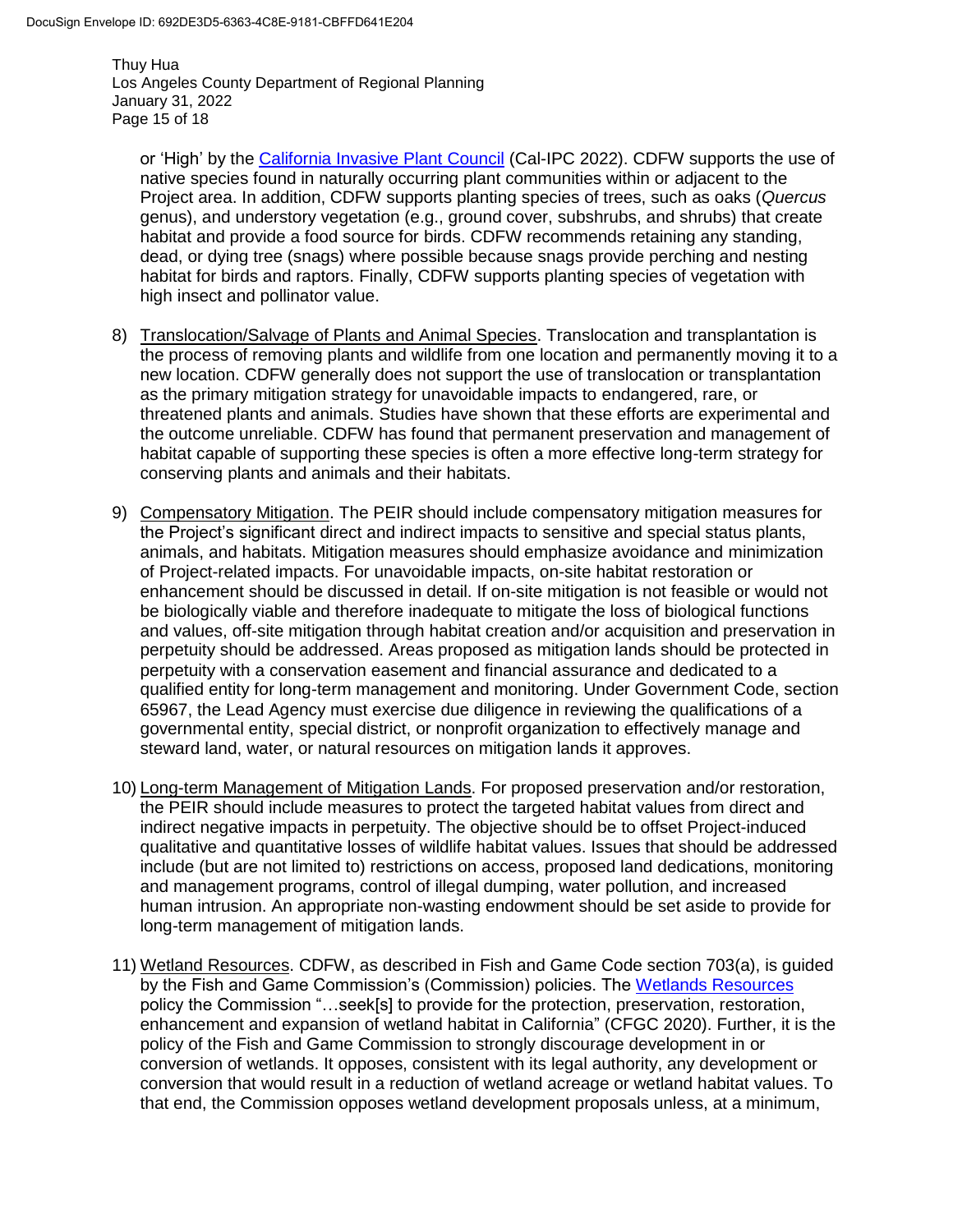Thuy Hua Los Angeles County Department of Regional Planning January 31, 2022 Page 16 of 18

project mitigation assures there will be 'no net loss' of either wetland habitat values or acreage. The Commission strongly prefers mitigation which would achieve expansion of wetland acreage and enhancement of wetland habitat values."

- a) The Wetlands Resources policy provides a framework for maintaining wetland resources and establishes mitigation guidance. CDFW encourages avoidance of wetland resources as a primary mitigation measure and discourages the development or type conversion of wetlands to uplands. CDFW encourages activities that would avoid the reduction of wetland acreage, function, or habitat values. Once avoidance and minimization measures have been exhausted, a project should include mitigation measures to assure a "no net loss" of either wetland habitat values, or acreage, for unavoidable impacts to wetland resources. Conversions include, but are not limited to, conversion to subsurface drains, placement of fill or building of structures within the wetland, and channelization or removal of materials from the streambed. All wetlands and watercourses, whether ephemeral, intermittent, or perennial, should be retained and provided with substantial setbacks, which preserve the riparian and aquatic values and functions benefiting local and transient wildlife populations. CDFW recommends mitigation measures to compensate for unavoidable impacts be included in the PEIR and these measures should compensate for the loss of function and value.
- b) The Fish and Game Commission's Water policy guides CDFW on the quantity and quality of the waters of this State that should be apportioned and maintained respectively so as to produce and sustain maximum numbers of fish and wildlife; to provide maximum protection and enhancement of fish and wildlife and their habitat; encourage and support programs to maintain or restore a high quality of the waters of this State; prevent the degradation thereof caused by pollution and contamination; and, endeavor to keep as much water as possible open and accessible to the public for the use and enjoyment of fish and wildlife. CDFW recommends avoidance of water practices and structures that use excessive amounts of water, and minimization of impacts that negatively affect water quality, to the extent feasible (Fish & G. Code, § 5650).

# **Conclusion**

We appreciate the opportunity to comment on the NOP for the Los Angeles County 2045 Climate Action Plan to assist the Los Angeles County Department of Regional Planning in preparing the Project's environmental document and identifying and mitigating the Project's potential impacts on biological resources. If you have any questions or comments regarding this letter, please contact Ruby Kwan-Davis, Senior Environmental Scientist (Specialist), at [Ruby.Kwan-Davis@wildlife.ca.gov](mailto:Ruby.Kwan-Davis@wildlife.ca.gov) or (562) 619-2230.

 $Sincerely,$ <br>  $Cocusained by:$ 

Dro -<br>B6E58CFE24724F5...

Erinn Wilson-Olgin Environmental Program Manager I South Coast Region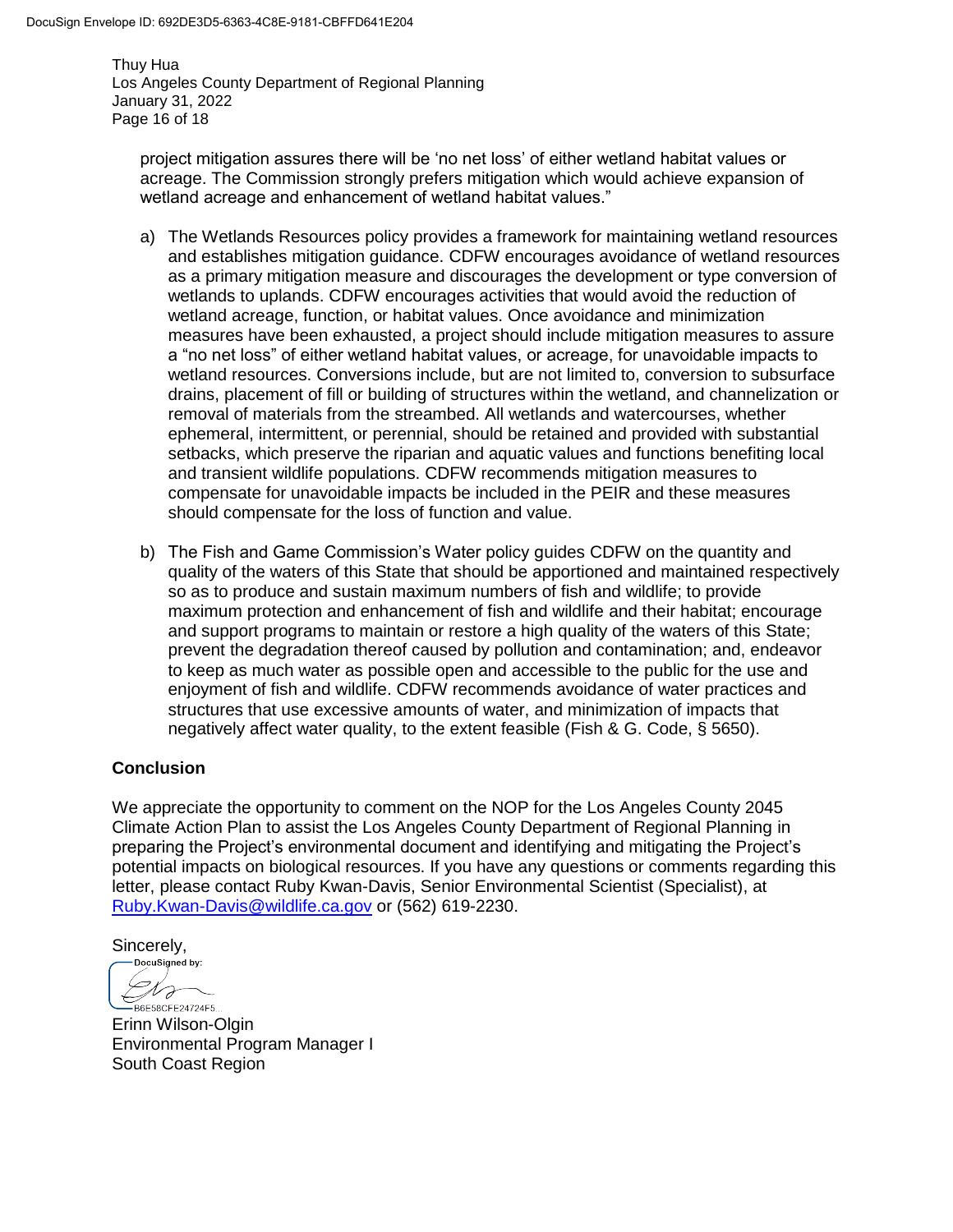Thuy Hua Los Angeles County Department of Regional Planning January 31, 2022 Page 17 of 18

#### ec: CDFW

Erinn Wilson-Olgin, Los Alamitos - Erinn. Wilson-Olgin@wildlife.ca.gov Victoria Tang, Los Alamitos – [Victoria.Tang@wildlife.ca.gov](mailto:Victoria.Tang@wildlife.ca.gov) Ruby Kwan-Davis, Los Alamitos – [Ruby.Kwan-Davis@wildlife.ca.gov](mailto:Ruby.Kwan-Davis@wildlife.ca.gov) Felicia Silva, Los Alamitos - [Felicia.Silva@wildlife.ca.gov](mailto:Felicia.Silva@wildlife.ca.gov) Julisa Portugal, Los Alamitos - Julisa. Portugal@wildlife.ca.gov Frederic (Fritz) Rieman, Los Alamitos – [Frederic.Rieman@wildlife.ca.gov](mailto:Frederic.Rieman@wildlife.ca.gov) Eric Wilkins, San Luis Obispo – [Eric.Wilkins@wildlife.ca.gov](mailto:Eric.Wilkins@wildlife.ca.gov) Loni Adams, San Diego – [Loni.Adams@wildlife.ca.gov](mailto:Loni.Adams@wildlife.ca.gov) Cindy Hailey, San Diego – [Cindy.Hailey@wildlife.ca.gov](mailto:Cindy.Hailey@wildlife.ca.gov) CEQA Program Coordinator, Sacramento – [CEQACommentLetters@wildlife.ca.gov](mailto:CEQACommentLetters@wildlife.ca.gov)  State Clearinghouse, Office of Planning and Research – State. Clearinghouse @opr.ca.gov Los Angeles County Department of Regional Planning – [Climate@planning.lacounty.gov](mailto:Climate@planning.lacounty.gov)

# **References:**

- [CDFWa] California Department of Fish and Wildlife. 2022. Natural Communities. Available from: [https://wildlife.ca.gov/Data/VegCAMP/Natural-Communities.](https://wildlife.ca.gov/Data/VegCAMP/Natural-Communities)
- [CDFWb] California Department of Fish and Wildlife. 2022. Lake and Streambed Alteration Program. Available from: [https://wildlife.ca.gov/Conservation/LSA.](https://wildlife.ca.gov/Conservation/LSA)
- [CDFWc] California Department of Fish and Wildlife. 2022. California Natural Diversity Database. Available from: [https://wildlife.ca.gov/Data/CNDDB/Maps-and-](https://wildlife.ca.gov/Data/CNDDB/Maps-and-Data#43018408-cnddb-in-bios)[Data#43018408-cnddb-in-bios](https://wildlife.ca.gov/Data/CNDDB/Maps-and-Data#43018408-cnddb-in-bios)
- [CDFWd] California Department of Fish and Wildlife. 2021. Survey and Monitoring Protocols and Guidelines. Available from: https://wildlife.ca.gov/conservation/survey-protocols
- [CDFWe] California Department of Fish and Wildlife. 2022. Submitting Data to the CNDDB. Available from:<https://wildlife.ca.gov/Data/CNDDB/Submitting-Data>
- [CDFWf] California Department of Fish and Wildlife. 2022. Natural Communities Submitting Information. Available from: [https://wildlife.ca.gov/Data/VegCAMP/Natural-](https://wildlife.ca.gov/Data/VegCAMP/Natural-Communities/Submit)[Communities/Submit](https://wildlife.ca.gov/Data/VegCAMP/Natural-Communities/Submit)
- [CFGC] California Fish and Game Commission. 2020. Policies. Retention of Wetland Acreage and Habitat Values. Accessed: [https://fgc.ca.gov/About/Policies/Miscellaneous.](https://fgc.ca.gov/About/Policies/Miscellaneous)
- [CDFW] California Department of Fish and Wildlife. 2020. Notice of Findings Mountain Lion ESU declared a candidate species. Available from: <https://nrm.dfg.ca.gov/FileHandler.ashx?DocumentID=178623&inline>
- [CDFW] California Department of Fish and Wildlife. 2018. Protocols for Surveying and Evaluating Impacts to Special Status Native Plant Populations and Sensitive Natural Communities. Available from:

[https://nrm.dfg.ca.gov/FileHandler.ashx?DocumentID=18959\)](https://nrm.dfg.ca.gov/FileHandler.ashx?DocumentID=18959)

- [Cal-IPC] California Invasive Plant Council. 2022. The Cal-IPC Inventory. Available from: <https://www.cal-ipc.org/plants/inventory/>
- [CalPIF] California Partners in Flight. 2002. Version 2.0. The oak woodland bird conservation plan: a strategy for protecting and managing oak woodland habitats and associated birds in California (S. Zack, lead author). Point Reyes Bird Observatory, Stinson Beach, CA. Available from: <http://www.prbo.org/calpif/plans.html>
- California Legislative Information. 2020. AB-1788 Pesticides: use of second-generation anticoagulant rodenticides. Available from: [https://leginfo.legislature.ca.gov/faces/billTextClient.xhtml?bill\\_id=201920200AB1788](https://leginfo.legislature.ca.gov/faces/billTextClient.xhtml?bill_id=201920200AB1788)